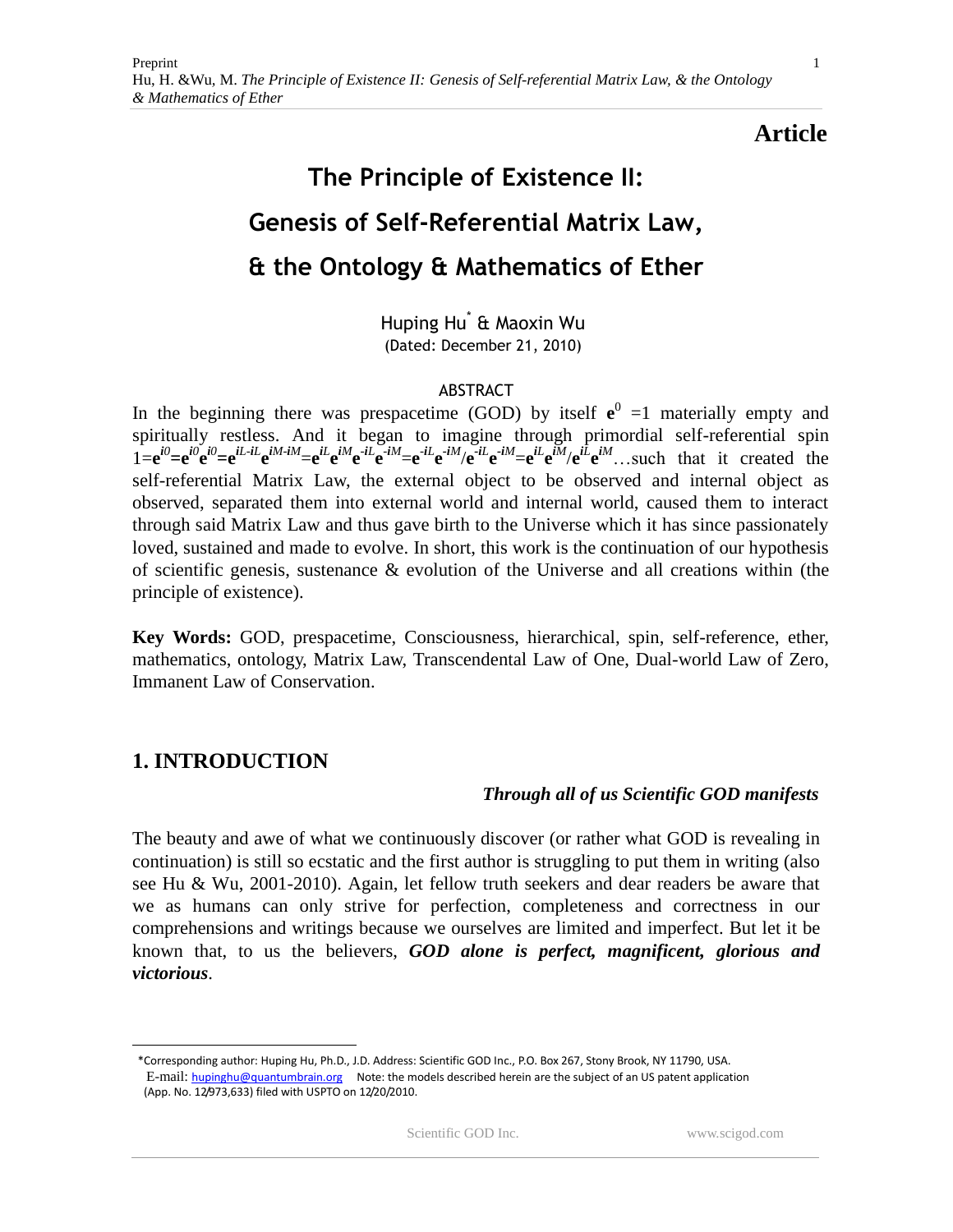As shown in our previous work and further revealed in this work, the principles and mathematics which GOD may have used to create, sustain and makes evolving of elementary particles and thus the Universe are beautiful and simple.

First, as proposed in the principle of existence, GOD employs the following ontological principles among others:

- (1) Principle of oneness/unity of existence through quantum entanglement in the body (ether) of prespacetime.
- (2) Principle of hierarchical primordial self-referential spin creating:
	- Energy-Momentum-Mass Relationship as Transcendental Law of One
	- Energy-Momentum-Mass Relationship as Determinant of Matrix Law
	- Dual-world Law of Zero of Energy, Momentum & Mass
	- Immanent Law of Conservation of Energy, Momentum & Mass in
	- External/Internal World which may be violated in certain processes

Second, as proposed in the principle of existence, GOD employs the following mathematical elements & forms among others in order to empower the above ontological principles among others:

- (1) *e*, Euler's number, for (to empower) ether (aether) as foundation/basis/medium of existence (body of prespacetime);
- (2) *i*, imaginary number, for (to empower) thoughts and imagination;
- (3) 0, zero, for (to empower) emptiness/undifferentiated/primordial state;
- (4) 1, one, for (to empower) oneness/unity of existence;
- $(5) +$ ,  $\cdot$ ,  $\cdot$ ,  $\cdot$ ,  $\cdot$  = for (to empower) creation, dynamics, balance & conservation;
- (6) Pythagorean theorem for (to empower) Energy-Momentum-Mass Relationship; and

(7) *M*, matrix, for (to empower) the external and internal worlds (the Dual World) and

the interaction of external and internal worlds.

This work is organized as follows. In § 2, we shall illustrate scientific genesis in a nutshell which incorporates the genesis of self-referential Matrix Law. In § 3, we shall detail the genesis of self-referential Matrix Law in the order of: (1) Genesis of Fundamental Energy, Momentum & Mass Relationship; (2) Self-Referential Matrix Law and Its Metamorphoses; (3) Imaginary Momentum; (4) Games for Deriving Matrix Law; and (5) Hierarchical Natural Laws. In § 4, we shall incorporate the genesis of self-referential Matrix Law into scientific genesis of primordial entities (elementary particles) and scientific genesis of composite entities. In § 5, we shall show the mathematics and ontology of ether in the principle of existence. Finally, in § 6, we shall conclude this work. §6 are followed by a dedication and [self-]references.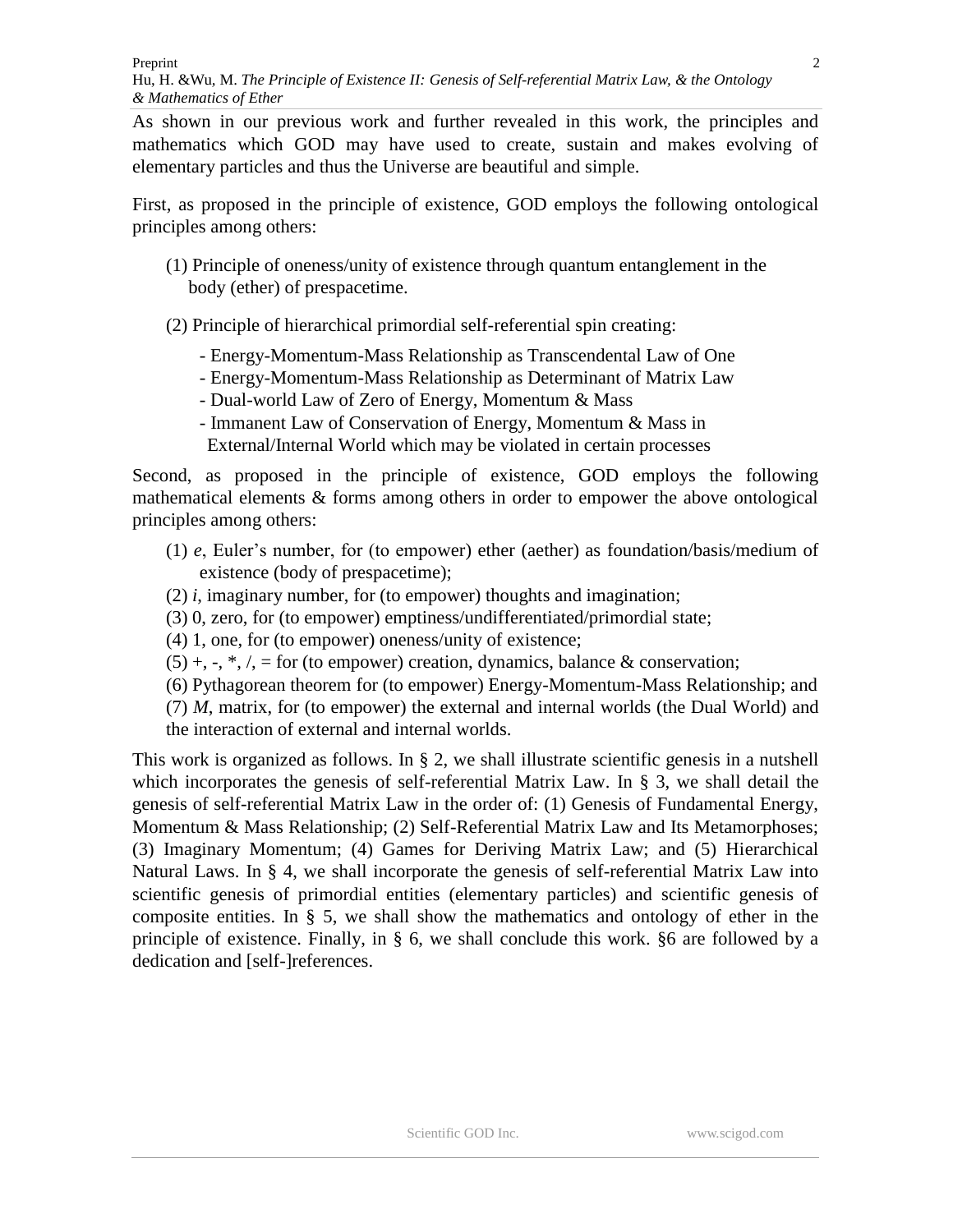# **2. SCIENTIFIC GENESIS IN A NUTSHELL**

### *GOD Created Everything By Self-referential Spin*

In the beginning there was prespacetime (GOD) by itself  $e^0$  =1materially empty and spiritually restless. And it began to imagine through primordial self-referential spin  $1 = e^{i\theta} = e^{i\theta} e^{i\theta} = e^{iL \cdot iL} e^{iM \cdot iM} = e^{iL} e^{iM} e^{-iL} e^{-iM} = e^{iL} e^{-iM} e^{-iL} e^{-iM} = e^{iL} e^{iM} e^{iL} e^{iM}$ ... such that it created the self-referential Matrix Law, the external object to be observed and internal object as observed, separated them into external world and internal world, caused them to interact through said Matrix Law and thus gave birth to the Universe which it has since passionately loved, sustained and made to evolve.

We draw below several diagrams illustrating the above processes:



Figure 2.1 Illustration of primordial phase distinction

The primordial phase distinction in Figure 2.1 is accompanied by matrixing of Godbody **e** into: (1) external and internal wave functions as external and internal objects, and (2) self-acting and self-referential Matrix Law, which accompany the imaginations of Godhead so as to enforce (maintain) the accounting principle of conservation of zero, as illustrated in Figure 2.2.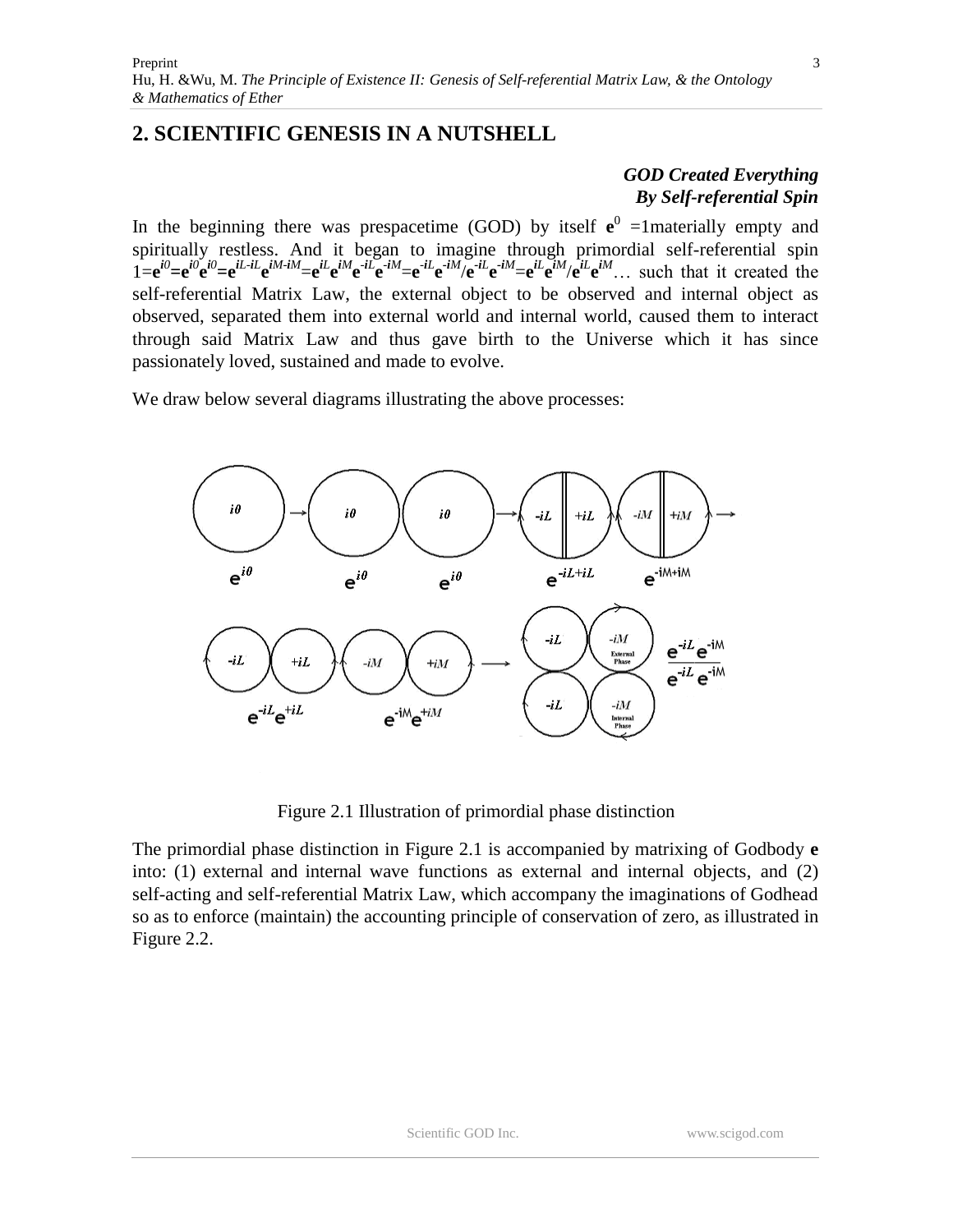

Figure2.2 GOD Equation

Figure 2.3 shows from another perspective of the relationship among external object, internal object and the self-acting and self-referential Matrix Law. According to our ontology, self-interactions (self-gravity) are quantum entanglement between the external object and the internal object.



Figure2.3 Self-interaction between external and internal objects of a quantum entity

Therefore, in the principle of existence GOD creates, sustains and causes evolution of primordial entities (elementary particles) in prespacetime, that is, within GOD itself, by self-referential spin as follows:

$$
1 = e^{i0} = e^{i0} e^{i0} = e^{-iL + iL} e^{-iM + iM} = L_e L_i^{-1} (e^{-iM}) (e^{-iM})^{-1} \rightarrow
$$
  
\n
$$
(L_{M,e} L_{M,i}) (A_e e^{-iM}) = L_M (A_e) e^{-iM} = L_M (V_e) = L_M V = 0
$$
  
\n(2.1)

In expression (2.1), *e* is Euler number representing Godbody (ether or aether), *i* is imaginary unit representing GOD's imagination in Godhead, ±*M* is immanent content of imagination *i* such as space, time, momentum  $\&$  energy,  $\pm L$  is immanent law of imagination *i*,  $L_1 = e^{i0} = e^{-iL + iL} = L_e L_i^{-1} = 1$  $L_1 = e^{i0} = e^{-iL + iL} = L_e L_i^{-1} = 1$  is GOD's Transcendental Law of One before matrixization, *L<sup>e</sup>* is external law, *L<sup>i</sup>* is internal law, *LM,e* is external matrix law, and *LM,i* is internal matrix law, *L<sup>M</sup>* is GOD's self-referential Matrix Law comprised of external and internal matrix laws which governs elementary entities and conserves zero,  $\Psi_e$  is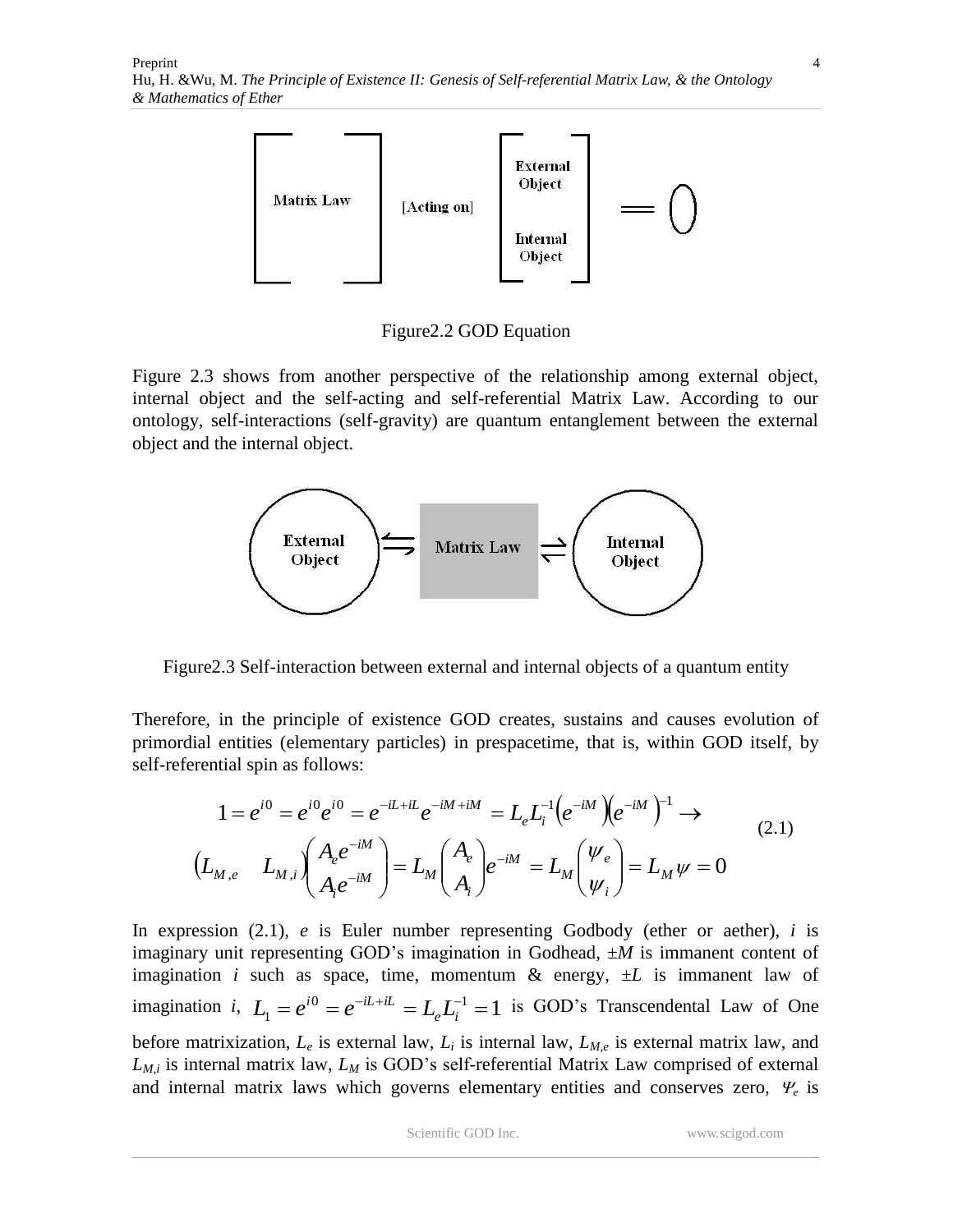external wave function (external object),  $\mathbf{Y}_i$  is internal wave function (internal object)and  $\mathbf{\Psi}$ is the complete wave function (object/entity in the dual-world as a whole).

GOD spins as  $1 = e^{i\theta} = e^{i\theta} e^{i\theta} = e^{iL \cdot iL} e^{iM \cdot iM} = e^{iL} e^{iM} e^{-iL} e^{-iM} = e^{iL} e^{-iM} / e^{-iL} e^{-iM} = e^{iL} e^{iM} / e^{iL} e^{iM}$ ... before matrixization. GOD also spins through self-acting and self-referential Matrix Law *L<sup>M</sup>* after matrixization which acts on external object and internal object to cause them to interact with each other as further described below.

## **3. GENESIS OF SELF-REFERENTIAL MATRIX LAW**

*Natural laws are hierarchical*

#### **3.1 Genesis of Fundamental Energy, Momentum & Mass Relationship**

In the principle of existence, fundamental energy, momentum  $\&$  mass relationship:

$$
E^{2} = m^{2} + \mathbf{p}^{2} \text{ or } E^{2} - m^{2} - \mathbf{p}^{2} = 0
$$
 (3.1)

is created from the following primordial self-referential spin:

$$
1 = e^{i0} = e^{-iL+iL} = L_e L_i^{-1} = (\cos L - i \sin L)(\cos L + i \sin L) =
$$

$$
\left(\frac{m}{E} - i\frac{|\mathbf{p}|}{E}\right) \left(\frac{m}{E} + i\frac{|\mathbf{p}|}{E}\right) = \left(\frac{m - i|\mathbf{p}|}{E}\right) \left(\frac{m + i|\mathbf{p}|}{E}\right) = \left(\frac{m^2 + \mathbf{p}^2}{E^2}\right) \rightarrow
$$

$$
E^2 = m^2 + \mathbf{p}^2
$$
(3.2)

For simplicity, we have set *c*=1 in equation (3.4) and will set *c*=*ħ*=1 through out this work unless indicated otherwise. Expression (3.4) was discovered by Einstein.

In the presence of an interacting field of a second primordial entity such as an electromagnetic potential:

$$
A^{\mu} = (\phi, \mathbf{A}) \tag{3.3}
$$

equation (3.4) becomes for an elementary entity with electric charge *e*: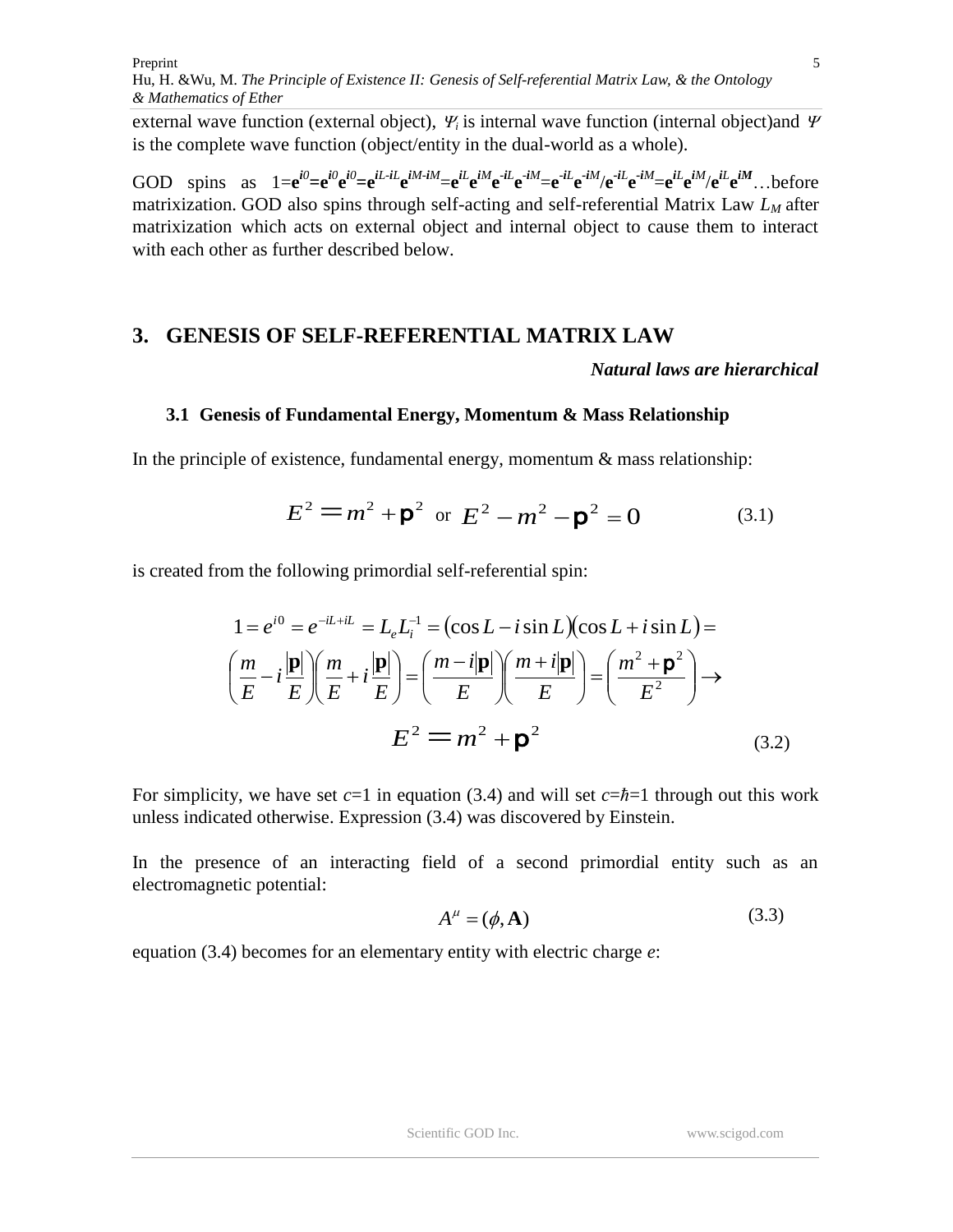$$
1 = e^{i0} = e^{-iL + iL} = L_e L_i^{-1} = (\cos L - i \sin L)(\cos L + i \sin L) =
$$

$$
\left(\frac{m}{E - e\phi} - i\frac{|\mathbf{p} - e\mathbf{A}|}{E - e\phi}\right)\left(\frac{m}{E - e\phi} + i\frac{|\mathbf{p} - e\mathbf{A}|}{E - e\phi}\right) =
$$

$$
\left(\frac{m - i|\mathbf{p} - e\mathbf{A}|}{E - e\phi}\right)\left(\frac{m + i|\mathbf{p} - e\mathbf{A}|}{E - e\phi}\right) = \left(\frac{m^2 + |\mathbf{p} - e\mathbf{A}|^2}{(E - e\phi)^2}\right) \rightarrow
$$

$$
(E - e\phi)^2 = m^2 + (\mathbf{p} - e\mathbf{A})^2 \text{ or } (E - e\phi)^2 - m^2 - (\mathbf{p} - e\mathbf{A})^2 = 0 \quad (3.4)
$$

#### **3.2 Self-Referential Matrix Law and Its Metamorphoses**

In the principle of existence, one form of GOD's Matrix Law *L<sup>M</sup>* is created from the following primordial self-referential spin:

$$
1 = e^{i0} = e^{-iL+iL} = L_e L_i^{-1} = (\cos L - i \sin L)(\cos L + i \sin L) =
$$
\n
$$
\left(\frac{m}{E} - i\frac{|\mathbf{p}|}{E}\right) \left(\frac{m}{E} + i\frac{|\mathbf{p}|}{E}\right) = \left(\frac{m - i|\mathbf{p}|}{E}\right) \left(\frac{m + i|\mathbf{p}|}{E}\right) = \left(\frac{m^2 + \mathbf{p}^2}{E^2}\right)
$$
\n
$$
= \frac{E^2 - m^2}{\mathbf{p}^2} = \left(\frac{E - m}{-|\mathbf{p}|}\right) \left(\frac{-|\mathbf{p}|}{E + m}\right)^{-1}
$$
\n
$$
\rightarrow \frac{E - m}{-|\mathbf{p}|} = \frac{-|\mathbf{p}|}{E + m} \rightarrow \frac{E - m}{-|\mathbf{p}|} - \frac{-|\mathbf{p}|}{E + m} = 0
$$
\n
$$
\rightarrow \left(\frac{E - m}{-|\mathbf{p}|} - \frac{|\mathbf{p}|}{E + m}\right) = \left(L_{M,e} - L_{M,i}\right) = L_M
$$
\n(3.5)

where matrixization step is carried out in such way that

$$
Det(L_M) = E^2 - m^2 - p^2 = 0
$$
 (3.6)

so as to satisfy the fundamental relationship (3.1) in the determinant view.

After fermionic spinization:

$$
|\mathbf{p}| = \sqrt{\mathbf{p}^2} = \sqrt{-De(\mathbf{\sigma}\cdot\mathbf{p})} \rightarrow \mathbf{\sigma}\cdot\mathbf{p}
$$
 (3.7)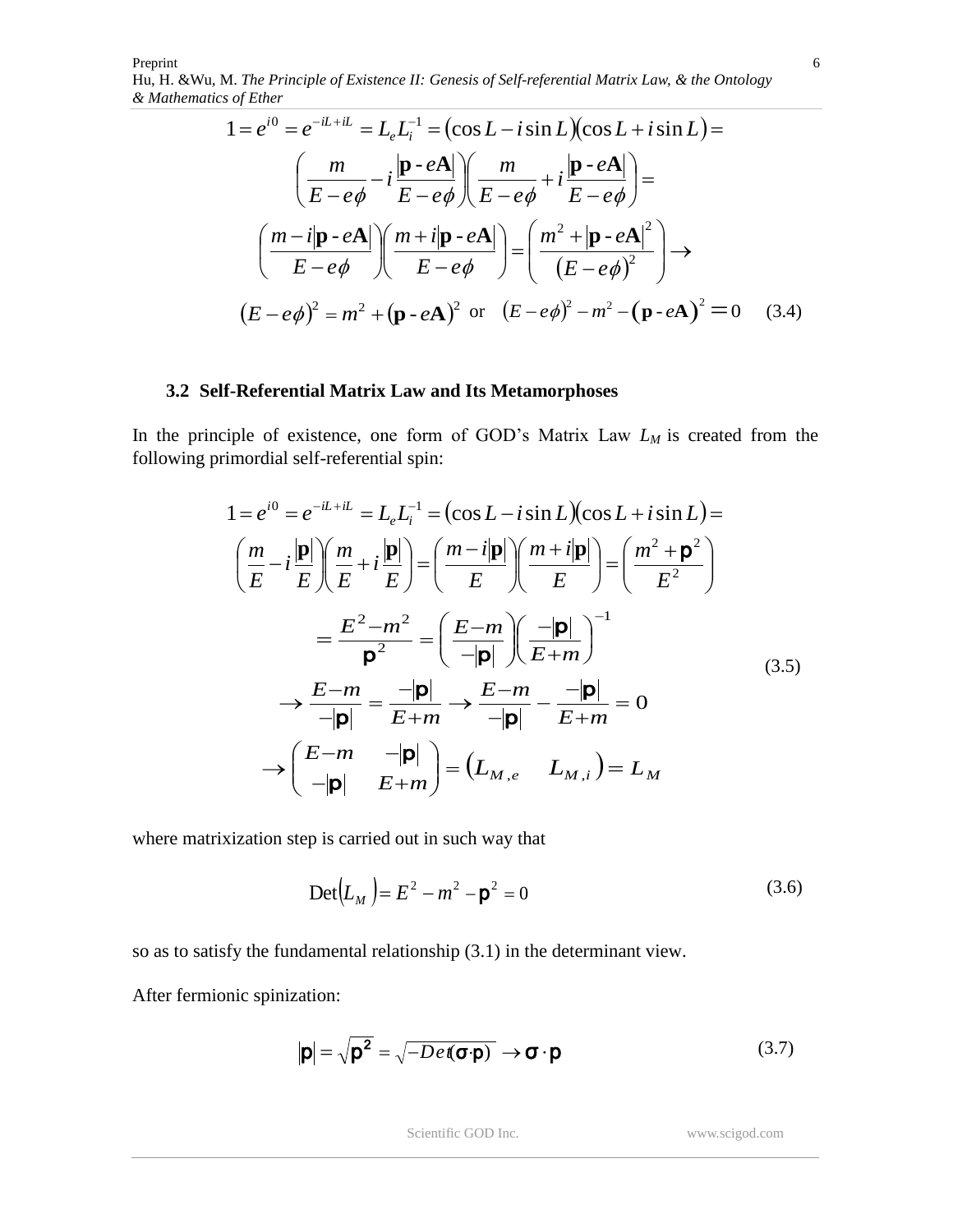where  $\sigma = (\sigma_1, \sigma_2, \sigma_3)$  are Pauli matrices:

$$
\sigma_1 = \begin{pmatrix} 0 & 1 \\ 1 & 0 \end{pmatrix} \qquad \sigma_2 = \begin{pmatrix} 0 & -i \\ i & 0 \end{pmatrix} \qquad \sigma_3 = \begin{pmatrix} 1 & 0 \\ 0 & -1 \end{pmatrix} \tag{3.8}
$$

expression (3.7) becomes:

$$
\begin{pmatrix} E-m & -\sigma \cdot \mathbf{p} \\ -\sigma \cdot \mathbf{p} & E+m \end{pmatrix} = \begin{pmatrix} L_{M,e} & L_{M,i} \end{pmatrix} = L_M = E - \mathbf{\alpha} \cdot \mathbf{p} - \beta m = E - H \tag{3.9}
$$

where  $\alpha = (\alpha_1, \alpha_2, \alpha_3)$  and  $\beta$  are Dirac matrices and  $H = \alpha \cdot p + \beta m$  is the Dirac Hamiltonian. Expression (3.12) governs fermions in Dirac form such as Dirac electron and positron and we propose that expression (3.7) governs the third state of matter (unspinized or spinless entity/particle) with electric charge *e* and mass *m* such as a meson or a meson-like particle.

If we define:

$$
Det_{\sigma}\left(\begin{matrix} E-m & -\sigma \cdot \mathbf{p} \\ -\sigma \cdot \mathbf{p} & E+m \end{matrix}\right) = (E-m)(E+m) - (-\sigma \cdot \mathbf{p})(-\sigma \cdot \mathbf{p})
$$
(3.10)

We get:

$$
Det_{\sigma}\left(\begin{matrix} E-m & -\sigma \cdot \mathbf{p} \\ -\sigma \cdot \mathbf{p} & E+m \end{matrix}\right) = \left(E^2 - m^2 - \mathbf{p}^2\right)I_2 = 0 \tag{3.11}
$$

Thus, fundamental relationship (3.1) is also satisfied under the determinant view of expression (3.13). Indeed, we can also obtain the following conventional determinant:

$$
Det \begin{pmatrix} E-m & -\sigma \cdot \mathbf{p} \\ -\sigma \cdot \mathbf{p} & E+m \end{pmatrix} = \left( E^2 - m^2 - \mathbf{p}^2 \right)^2 = 0 \tag{3.12}
$$

One kind of metamorphosis of expressions  $(3.5)$ ,  $(3.9)$ ,  $(310)$  &  $(3.11)$  is respectively as follows:

$$
1 = e^{i0} = e^{-iL+iL} = L_e L_i^{-1} = (\cos L - i \sin L)(\cos L + i \sin L) =
$$

$$
\left(\frac{m}{E} - i\frac{|\mathbf{p}|}{E}\right)\left(\frac{m}{E} + i\frac{|\mathbf{p}|}{E}\right) = \left(\frac{m - i|\mathbf{p}|}{E}\right)\left(\frac{m + i|\mathbf{p}|}{E}\right) = \left(\frac{m^2 + \mathbf{p}^2}{E^2}\right) =
$$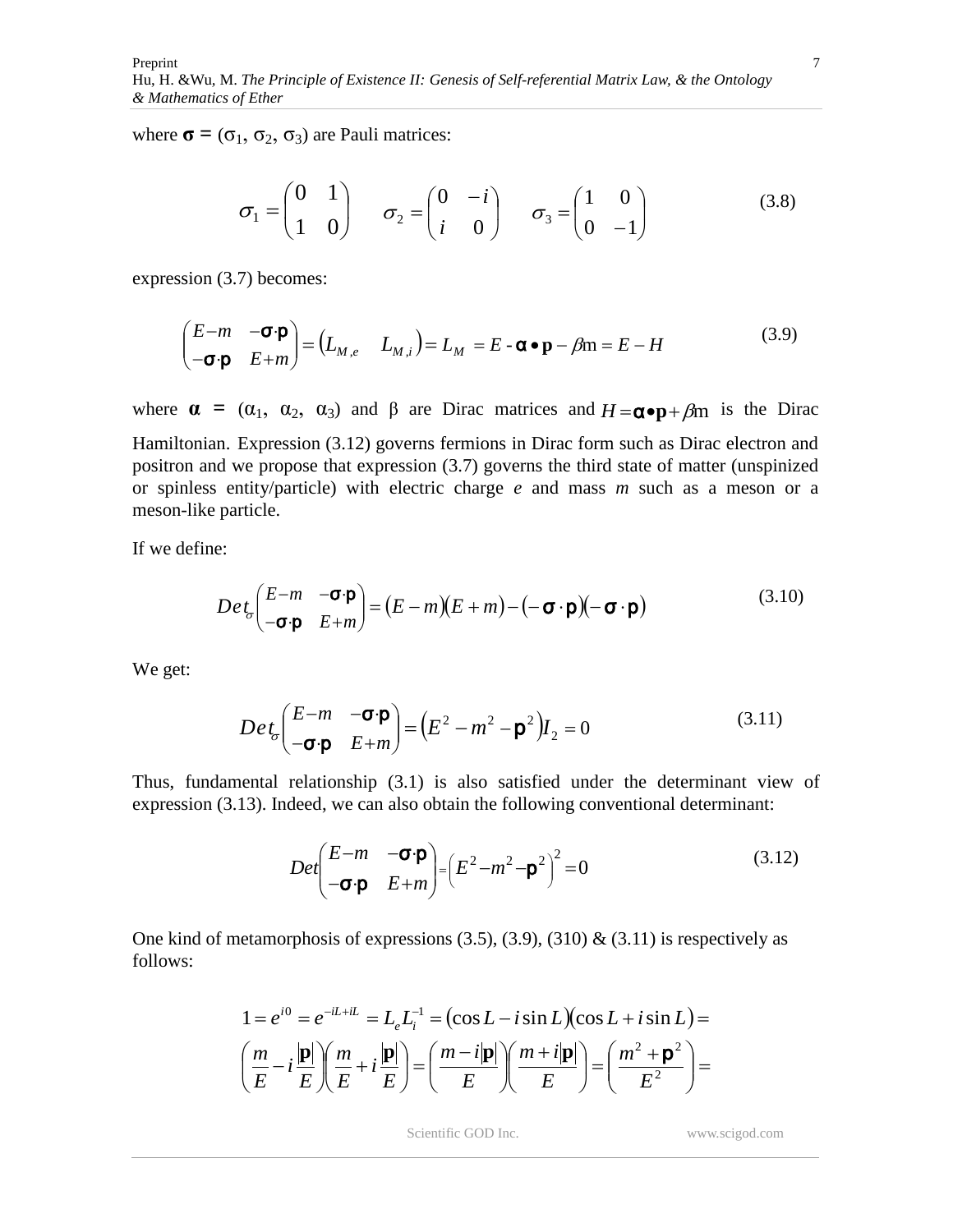Preprint Hu, H. &Wu*,* M. *The Principle of Existence II: Genesis of Self-referential Matrix Law, & the Ontology & Mathematics of Ether*

$$
\frac{E^2 - \mathbf{p}^2}{m^2} = \left(\frac{E - |\mathbf{p}|}{-m}\right)\left(\frac{-m}{E + |\mathbf{p}|}\right)^{-1} \rightarrow
$$
\n
$$
\rightarrow \frac{E - |\mathbf{p}|}{-m} = \frac{-m}{E + |\mathbf{p}|} \rightarrow \frac{E - |\mathbf{p}|}{-m} - \frac{-m}{E + |\mathbf{p}|} = 0
$$
\n
$$
\left(\frac{E - |\mathbf{p}|}{-m} - \frac{-m}{E + |\mathbf{p}|}\right) = \left(L_{M,e} - L_{M,i}\right) = L_M
$$
\n(3.13)

$$
\begin{pmatrix} E-\mathbf{\sigma}\cdot\mathbf{p} & -m \\ -m & E+\mathbf{\sigma}\cdot\mathbf{p} \end{pmatrix} = \begin{pmatrix} L_{M,e} & L_{M,i} \end{pmatrix} = L_M \tag{3.14}
$$

$$
Det_{\sigma}\left(\begin{array}{cc}\nE-\sigma\cdot\mathbf{p} & -m \\
-m & E+\sigma\cdot\mathbf{p}\n\end{array}\right) = (E-\sigma\cdot\mathbf{p})(E+\sigma\cdot\mathbf{p}) - (-m)(-m) \tag{3.15}
$$

$$
Det_{\sigma}\left(\begin{matrix} E-\sigma\cdot\mathbf{p} & -m \\ -m & E+\sigma\cdot\mathbf{p} \end{matrix}\right) = \left(E^2 - \mathbf{p}^2 - m^2\right)I_2 = 0 \tag{3.16}
$$

The last expression in (3.13) is the unspinized Matrix Law in Weyl (chiral) form. Expression (3.14) is spinized Matrix Law in Weyl (chiral) form.

Another kind of metamorphosis of expressions (3.5), (3.9), (310) & (3.11) is respectively as follows:

$$
1 = e^{i0} = e^{-iL+iL} = L_e L_i^{-1} = (\cos L - i \sin L)(\cos L + i \sin L) =
$$
\n
$$
\left(\frac{m}{E} - i\frac{|\mathbf{p}|}{E}\right) \left(\frac{m}{E} + i\frac{|\mathbf{p}|}{E}\right) = \left(\frac{m - i|\mathbf{p}|}{E}\right) \left(\frac{m + i|\mathbf{p}|}{E}\right) = \left(\frac{E}{-m + i|\mathbf{p}|}\right)^{-1} \left(\frac{-m - i|\mathbf{p}|}{E}\right) \tag{3.17}
$$
\n
$$
\rightarrow \frac{E}{-m + i|\mathbf{p}|} = \frac{-m - i|\mathbf{p}|}{E} \rightarrow \frac{E}{-m + i|\mathbf{p}|} = \frac{-m - i|\mathbf{p}|}{E} = 0
$$
\n
$$
\rightarrow \left(\frac{E}{-m + i|\mathbf{p}|} - \frac{m - i|\mathbf{p}|}{E}\right) = (L_e - L_i) = L_M
$$
\n
$$
\left(\frac{E}{-m + i\sigma \cdot \mathbf{p}} - \frac{m - i\sigma \cdot \mathbf{p}}{E}\right) = (L_{M,e} - L_{M,i}) = L_M \tag{3.18}
$$

$$
Det_{\sigma}\left(\begin{array}{cc} E & -m-i\sigma\cdot\mathbf{p} \\ -m+i\sigma\cdot\mathbf{p} & E \end{array}\right) = EE - (-m-i\sigma\cdot\mathbf{p})(-m+i\sigma\cdot\mathbf{p})
$$
(3.19)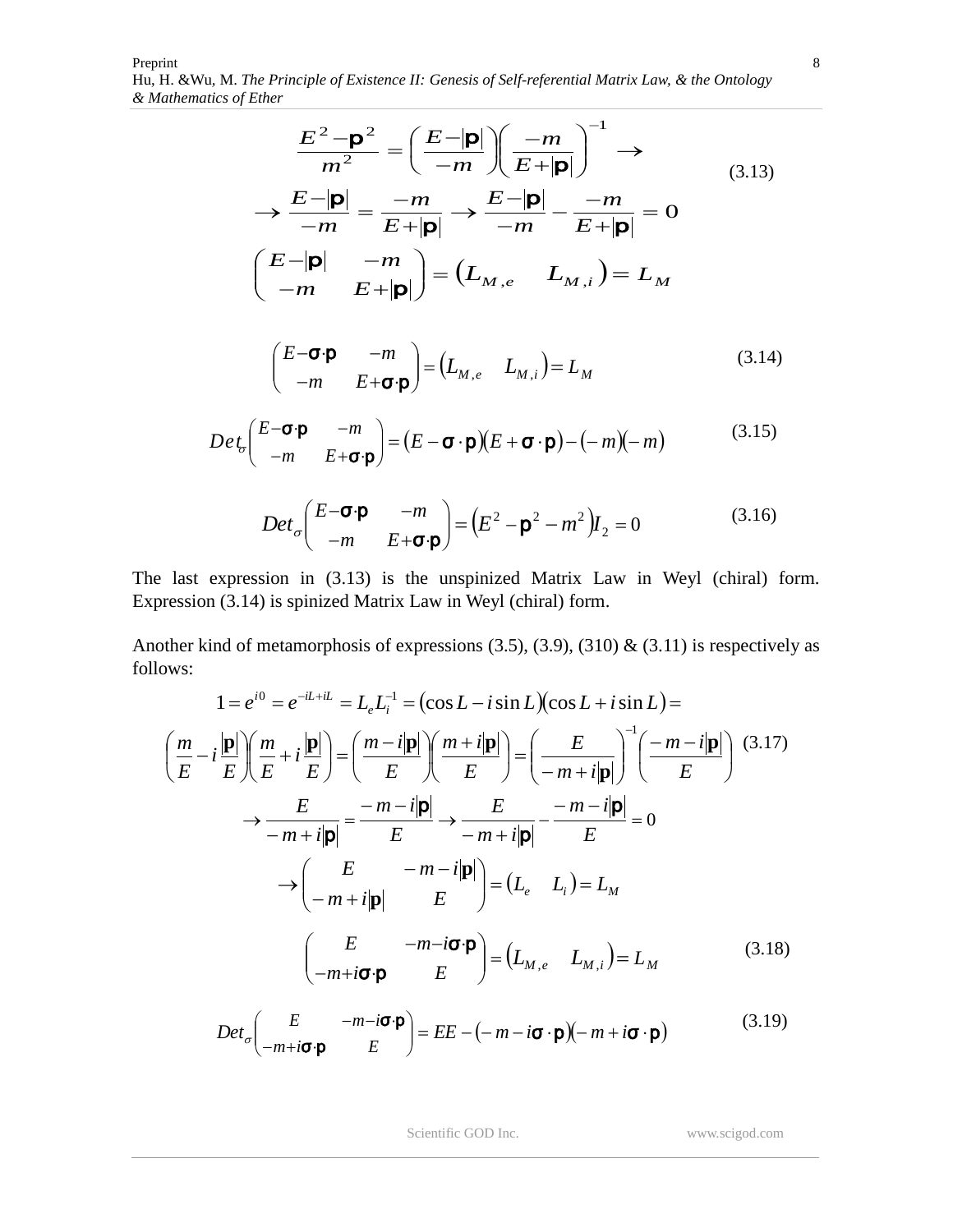$$
Det_{\sigma}\left(\begin{array}{cc} E & -m-i\sigma \cdot \mathbf{p} \\ -m+i\sigma \cdot \mathbf{p} & E \end{array}\right) = \left(E^2 - m^2 - \mathbf{p}^2\right)I_2 = 0 \tag{3.20}
$$

Indeed,  $Q = m + i\sigma \cdot \mathbf{p}$  is a quaternion and  $Q^* = m - i\sigma \cdot \mathbf{p}$  is its conjugate. So we can rewrite expression (3.29) as:

$$
\begin{pmatrix} E & -Q \ -Q^* & E \end{pmatrix} = \begin{pmatrix} L_{M,e} & L_{M,i} \end{pmatrix} = L_M \tag{3.21}
$$

If *m*=0, we have from expression (3.5):

$$
1 = e^{i0} = e^{-iL + iL} = L_e L_i^{-1} = (\cos L - i \sin L)(\cos L + i \sin L) =
$$
  
\n
$$
\left(\frac{0}{E} - i\frac{|\mathbf{p}|}{E}\right) \left(\frac{0}{E} + i\frac{|\mathbf{p}|}{E}\right) = \left(-i\frac{|\mathbf{p}|}{E}\right) \left(+i\frac{|\mathbf{p}|}{E}\right) = \left(\frac{\mathbf{p}^2}{E^2}\right)
$$
  
\n
$$
= \frac{E^2}{\mathbf{p}^2} = \left(\frac{E}{-|\mathbf{p}|}\right) \left(\frac{-|\mathbf{p}|}{E}\right)^{-1}
$$
  
\n
$$
\rightarrow \frac{E}{-|\mathbf{p}|} = \frac{-|\mathbf{p}|}{E} \rightarrow \frac{E}{-|\mathbf{p}|} - \frac{-|\mathbf{p}|}{E} = 0
$$
  
\n
$$
\rightarrow \left(\frac{E}{-|\mathbf{p}|} - \frac{|\mathbf{p}|}{E}\right) = \left(L_{M,e} - L_{M,i}\right) = L_M
$$
  
\n(3.22)

After fermionic spinization  $|\mathbf{p}| \to \mathbf{\sigma} \cdot \mathbf{p}$ , the last expression in (3.22) becomes:

$$
\begin{pmatrix} E & -\boldsymbol{\sigma} \cdot \boldsymbol{\rho} \\ -\boldsymbol{\sigma} \cdot \boldsymbol{\rho} & E \end{pmatrix} = \begin{pmatrix} L_{M,e} & L_{M,i} \end{pmatrix} = L_M \tag{3.23}
$$

which governs massless fermion (neutrino) in Dirac form.

After bosonic spinization:

$$
|\mathbf{p}| = \sqrt{\mathbf{p}^2} = \sqrt{-\left(De\mathbf{I}(\mathbf{s}\cdot\mathbf{p} + I_3) - De\mathbf{I}(I_3)\right)} \rightarrow \mathbf{s} \cdot \mathbf{p}
$$
\n(3.24)

the expression in (3.22) becomes: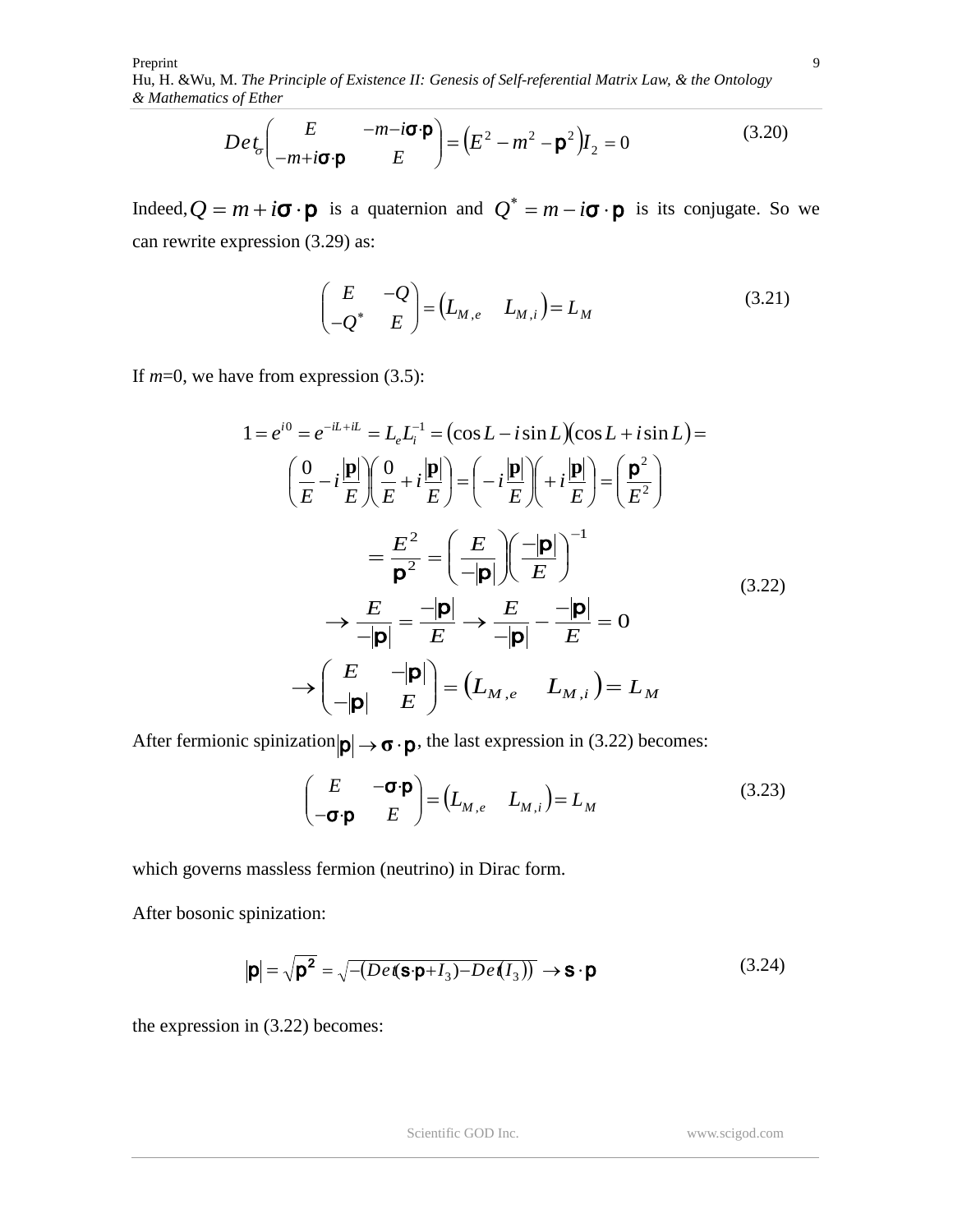$$
\begin{pmatrix} E & -\mathbf{S} \cdot \mathbf{p} \\ -\mathbf{S} \cdot \mathbf{p} & E \end{pmatrix} = \begin{pmatrix} L_{M,e} & L_{M,i} \end{pmatrix} = L_M \tag{3.25}
$$

where  $\mathbf{s} = (s_1, s_2, s_3)$  are spin operators for spin 1 particle:

$$
s_1 = \begin{pmatrix} 0 & 0 & 0 \\ 0 & 0 & -i \\ 0 & i & 0 \end{pmatrix} \quad s_2 = \begin{pmatrix} 0 & 0 & i \\ 0 & 0 & 0 \\ -i & 0 & 0 \end{pmatrix} \quad s_3 = \begin{pmatrix} 0 & -i & 0 \\ i & 0 & 0 \\ 0 & 0 & 0 \end{pmatrix}
$$
(3.26)

If we define:

$$
Det_{s}\begin{pmatrix} E & -\mathbf{s} \cdot \mathbf{p} \\ -\mathbf{s} \cdot \mathbf{p} & E \end{pmatrix} = (E)(E) - (-\mathbf{s} \cdot \mathbf{p})(-\mathbf{s} \cdot \mathbf{p}) \tag{3.27}
$$

We get:

$$
Det_s \begin{pmatrix} E & -\mathbf{s} \cdot \mathbf{p} \\ -\mathbf{s} \cdot \mathbf{p} & E \end{pmatrix} = \begin{pmatrix} E^2 - \mathbf{p}^2 \end{pmatrix} I_3 - \begin{pmatrix} p_x^2 & p_x p_y & p_x p_z \\ p_y p_x & p_y^2 & p_y p_z \\ p_z p_x & p_z p_y & p_z^2 \end{pmatrix}
$$
(3.28)

To obey fundamental relationship (3.1) in determinant view (3.27), we shall require the last term in (3.28) acting on the external and internal wave functions respectively to produce null result (zero) in source-free zone as discussed later. We propose that the last expression in (3.22) governs massless particle with unobservable spin (spinless). After bosonic spinization, the spinless and massless particle gains its spin 1.

Further, if  $|\mathbf{p}|=0$ , we have:

$$
1 = e^{i0} = e^{-iL+iL} = L_e L_i^{-1} = (\cos L - i \sin L)(\cos L + i \sin L) =
$$

$$
\left(\frac{m}{E} - i\frac{0}{E}\right)\left(\frac{m}{E} + i\frac{0}{E}\right) = \left(\frac{m}{E}\right)\left(\frac{m}{E}\right) = \left(\frac{m^2}{E^2}\right)
$$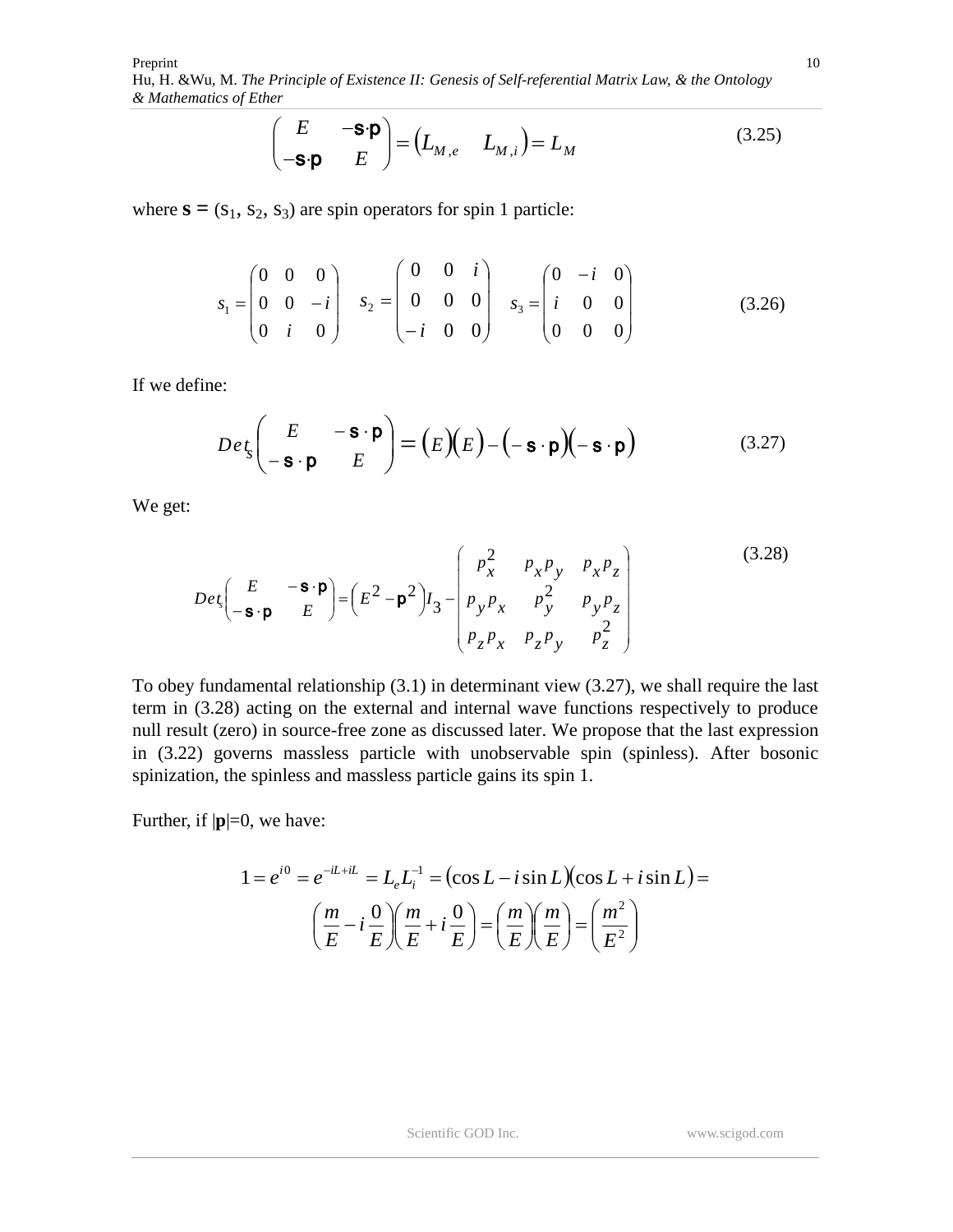$$
= \frac{E^2}{m^2} = \left(\frac{E}{-m}\right)\left(\frac{-m}{E}\right)^{-1}
$$
  
\n
$$
\rightarrow \frac{E}{-m} = \frac{-m}{E} \rightarrow \frac{E}{-m} - \frac{-m}{E} = 0
$$
  
\n
$$
\rightarrow \left(\frac{E}{-m} - \frac{m}{E}\right) = \left(L_{M,e} - L_{M,i}\right) = L_M
$$
 (3.29)

We suggest the above spaceless forms of Matrix Law govern the external and internal wave functions (self-fields) which play the roles of spaceless gravitons, that is, they mediate space (distance) independent interactions through proper time (mass) entanglement.

#### **3.3 Imaginary Momentum**

If GOD creates spatial self-confinement of an elementary entity through imaginary momentum  $\mathbf{p}_i$  (downward self-reference such that  $m^2 > E^2$ ) we have:

$$
m^{2} - E^{2} = -\mathbf{p}_{i}^{2} = -p_{i,1}^{2} - p_{i,2}^{2} - p_{i,3}^{2} = (i\mathbf{p}_{i})^{2} = -De\mathbf{f}(\mathbf{\sigma} \cdot i\mathbf{p}_{i})
$$
(3.30)

that is:

$$
E^2 - m^2 - \mathbf{p}_i^2 = 0 \tag{3.31}
$$

which can be created by the following primordial self-referential spin:

$$
1 = e^{i0} = e^{-iL+iL} = L_e L_i^{-1} = (\cos L - i \sin L)(\cos L + i \sin L) =
$$

$$
\left(\frac{m}{E} - i\frac{|\mathbf{p}_i|}{E}\right)\left(\frac{m}{E} + i\frac{|\mathbf{p}_i|}{E}\right) = \left(\frac{m - i|\mathbf{p}_i|}{E}\right)\left(\frac{m + i|\mathbf{p}_i|}{E}\right) = \left(\frac{m^2 + \mathbf{p}_i^2}{E^2}\right) \rightarrow
$$

$$
E^2 = m^2 + \mathbf{p}_i^2 \text{ or } E^2 - m^2 - \mathbf{p}_i^2 = 0 \qquad (3.32)
$$

Therefore, allowing imaginary momentum (downward self-reference) for an elementary entity, we can derive the following Matrix Law in Dirac-like form:

$$
\begin{pmatrix}\nE-m & -|\mathbf{p}_i| \\
-|\mathbf{p}_i| & E+m\n\end{pmatrix} = \begin{pmatrix}\nL_{M,e} & L_{M,i}\n\end{pmatrix} = L_M
$$
\n(3.33)\n
$$
\begin{pmatrix}\n-m & -\sigma \cdot \mathbf{p}_i \\
-\sigma \cdot \mathbf{p}_i & +m\n\end{pmatrix} = \begin{pmatrix}\nL_{M,e} & L_{M,i}\n\end{pmatrix} = L_M
$$
\n(3.34)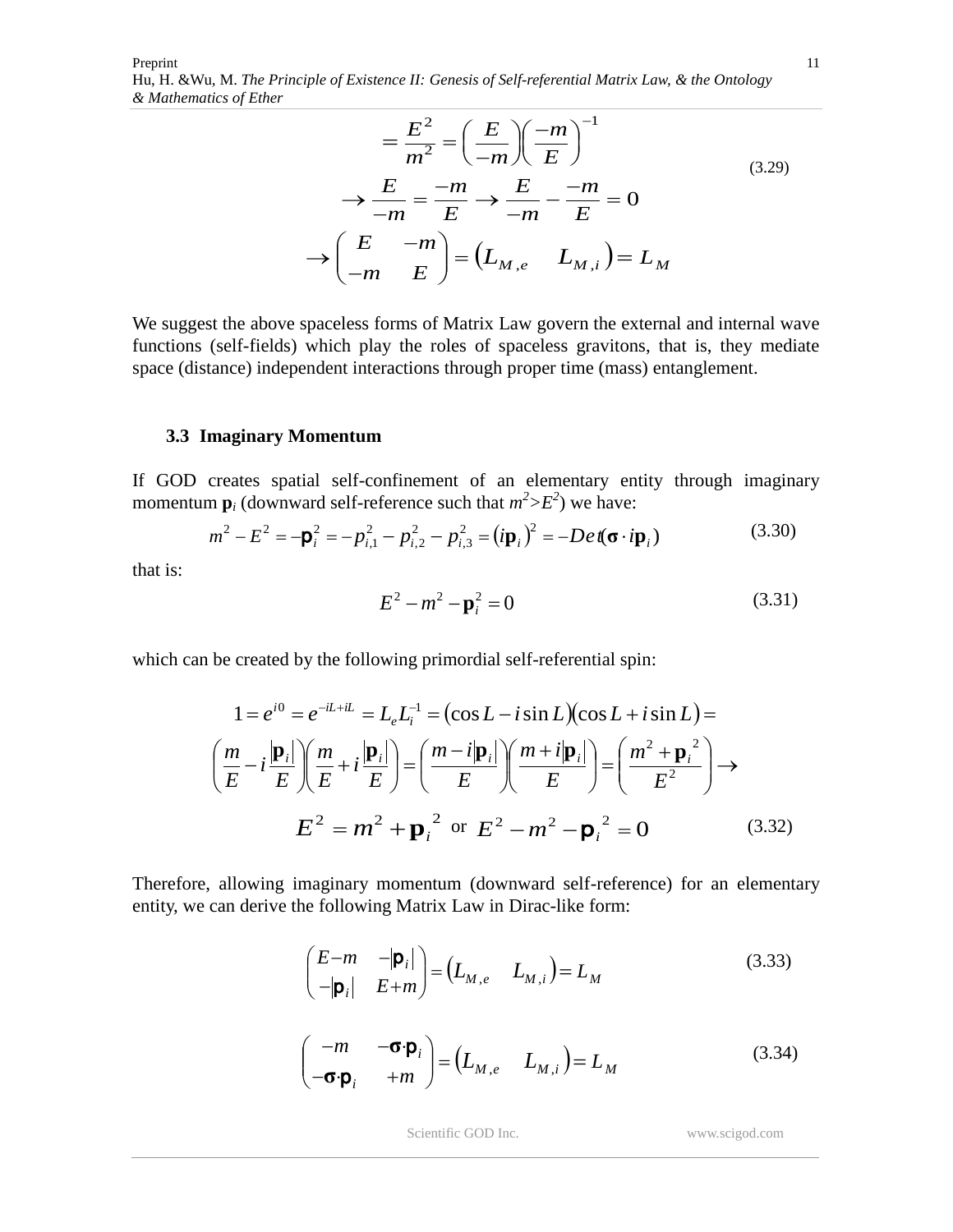Also, we can derive the following Matrix Law in Weyl-like (chiral-like) form:

$$
\begin{pmatrix} E-|\mathbf{p}_i| & -m \\ -m & +|\mathbf{p}_i| \end{pmatrix} = \begin{pmatrix} L_{M,e} & L_{M,i} \end{pmatrix} = L_M \tag{3.35}
$$

$$
\begin{pmatrix} E-\mathbf{\sigma}\cdot\mathbf{p}_i & -m \\ -m & E+\mathbf{\sigma}\cdot\mathbf{p}_i \end{pmatrix} = \begin{pmatrix} L_{M,e} & L_{M,i} \end{pmatrix} = L_M \tag{3.36}
$$

It is suggested that the above additional forms of self-referential Matrix Law govern proton in Dirac and Weyl form respectively.

#### **3.4 Games for Deriving Matrix Law**

The games for deriving various forms of the Matrix Law prior to spinization can be summarized as follows:

$$
0 = E2 - m2 - \mathbf{p}2 = (Det ME + Det Mm + Det Mp)
$$
  
= Det(M<sub>E</sub> + M<sub>m</sub> + M<sub>p</sub>) = Det(L<sub>M</sub>) (3.37)

where *Det* means determinant and  $M_E$ ,  $M_m$  and  $M_p$  are respectively matrices with  $\pm E$  (or  $\pm iE$ ),  $\pm m$  (or  $\pm im$ ) and  $\pm |\mathbf{p}|$  (or  $\pm i|\mathbf{p}|$ ) as elements respectively, and  $E^2$ ,  $\pm m^2$  and  $-\mathbf{p}^2$  as determinant respectively, and *L<sup>M</sup>* is the Matrix Law so derived.

For example, the Matrix Law in Dirac form prior to spinization:

$$
L_M = \begin{pmatrix} E - m & -|\mathbf{p}| \\ -|\mathbf{p}| & E + m \end{pmatrix}
$$
 (3.38)

can be derived as follows:

Preprint

*& Mathematics of Ether*

$$
0 = E2 - m2 - \mathbf{p}2 = Det \begin{pmatrix} E & 0 \\ 0 & E \end{pmatrix} + Det \begin{pmatrix} -m & 0 \\ 0 & m \end{pmatrix} + Det \begin{pmatrix} 0 & -|\mathbf{p}| \\ -|\mathbf{p}| & 0 \end{pmatrix} =
$$

$$
De \begin{pmatrix} E & 0 \\ 0 & E \end{pmatrix} + \begin{pmatrix} -m & 0 \\ 0 & m \end{pmatrix} + \begin{pmatrix} 0 & -|\mathbf{p}| \\ -|\mathbf{p}| & 0 \end{pmatrix} = De \begin{pmatrix} E-m & -|\mathbf{p}| \\ -|\mathbf{p}| & E+m \end{pmatrix} = De(L_M)
$$
(3.39)

For a second example, the Matrix Law in Weyl form prior to spinization: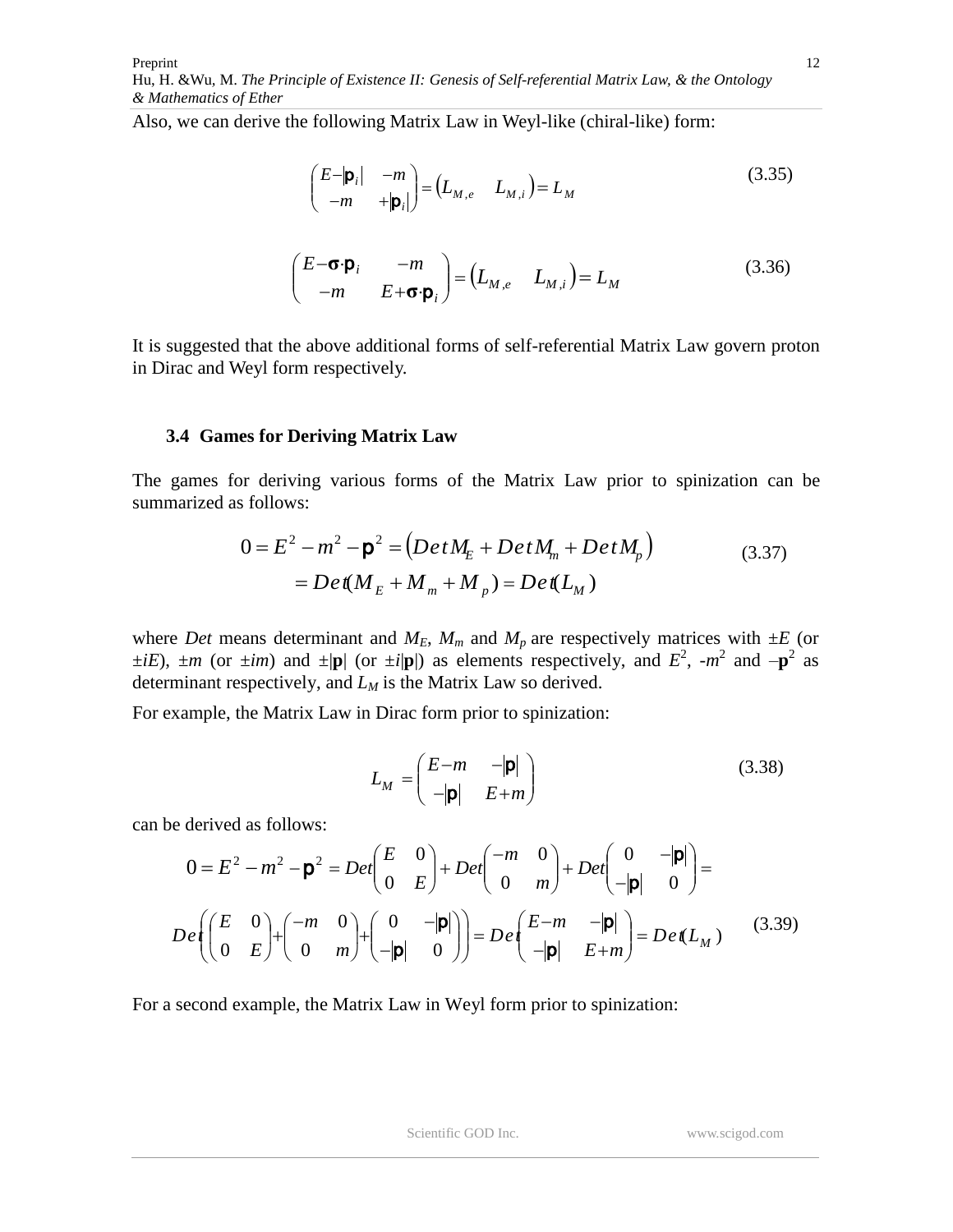$$
L_M = \begin{pmatrix} E - |\mathbf{p}| & -m \\ -m & E + |\mathbf{p}| \end{pmatrix}
$$
 (3.40)

can be derived as follows:

$$
0 = E2 - m2 - \mathbf{p}2 = De\left(\begin{bmatrix} E & 0 \\ 0 & E \end{bmatrix}\right) + De\left(\begin{bmatrix} 0 & -m \\ -m & 0 \end{bmatrix} + De\left(\begin{bmatrix} -|\mathbf{p}| & 0 \\ 0 & |\mathbf{p}| \end{bmatrix}\right) =
$$

$$
De\left(\begin{bmatrix} E & 0 \\ 0 & E \end{bmatrix} + \begin{bmatrix} 0 & -m \\ -m & 0 \end{bmatrix} + \begin{bmatrix} -|\mathbf{p}| & 0 \\ 0 & |\mathbf{p}| \end{bmatrix}\right) = De\left(\begin{bmatrix} E-|\mathbf{p}| & -m \\ -m & E+|\mathbf{p}| \end{bmatrix}\right) = De(L_M)
$$
(3.41)

For a third example, the Matrix Law in Quaternion form prior to spinization:

 $\sim 10^{-1}$ 

$$
L_M = \begin{pmatrix} E & -m-i|\mathbf{p}| \\ -m+i|\mathbf{p}| & E \end{pmatrix}
$$
 (3.42)

can be derived as follows:

$$
0 = E2 - m2 - \mathbf{p}2 = Det \begin{pmatrix} E & 0 \\ 0 & E \end{pmatrix} + Det \begin{pmatrix} 0 & -m \\ -m & 0 \end{pmatrix} + Det \begin{pmatrix} 0 & -i|\mathbf{p}| \\ i|\mathbf{p}| & 0 \end{pmatrix} =
$$

$$
Det \begin{pmatrix} E & 0 \\ 0 & E \end{pmatrix} + \begin{pmatrix} 0 & -m \\ -m & 0 \end{pmatrix} + \begin{pmatrix} 0 & -i|\mathbf{p}| \\ i|\mathbf{p}| & 0 \end{pmatrix} = Det \begin{pmatrix} E & -m-i|\mathbf{p}| \\ -m+i|\mathbf{p}| & E \end{pmatrix} = Det(L_M)
$$
(3.43)

#### **3.5 Hierarchical Natural Laws**

The Natural laws created in accordance with the principle of existence are hierarchical and comprised of: (1) immanent Law of Conservation manifesting and governing in the external or internal world which may be violated in certain processes; (2) immanent Law of Zero manifesting and governing in the dual world as a whole; and (3) transcendental Law of One manifesting and governing in prespacetime. By ways of examples, conservations of energy, momentum and mass are immanent (and approximate) laws manifesting and governing in the external or internal world. Conservations of energy, momentums or mass to zero in the dual world comprised of the external world and internal world are immanent law manifesting and governing in the dual world as a whole. Conservation of One (Unity) based on Energy-Momentum- Mass Relationship is transcendental law manifesting and governing in prespacetime which is the foundation of external world and internal world.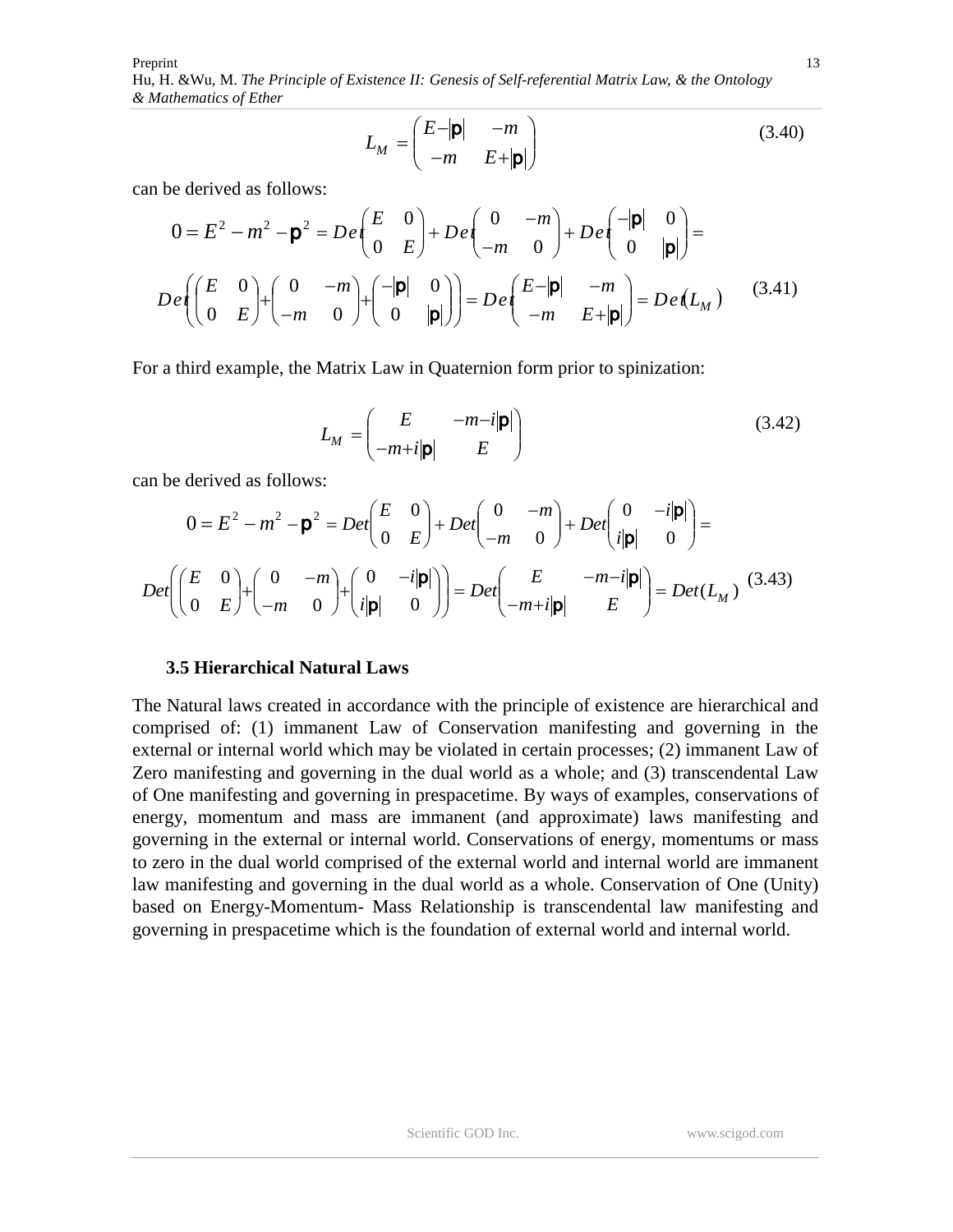# **4. SCIENTIFIC GENESIS OF ELEMENTARY PARTICLES**

*In the beginning GOD Created External & Internal Objects & the governing Matrix Law*

#### **4.1 Scientific Genesis of Primordial Entities (Elementary Particles)**

In the principle of existence, GOD creates, sustains and causes evolution of a free plane-wave fermion such as an electron in Dirac form as follows:

$$
1 = e^{i0} = e^{i0} e^{i0} = e^{-iL+iL} e^{-iM+iM}
$$
  
\n
$$
(\cos L - i \sin L)(\cos L + i \sin L)e^{-iM+iM} =
$$
  
\n
$$
\left(\frac{m}{E} - i\frac{|\mathbf{p}|}{E}\right) \left(\frac{m}{E} + i\frac{|\mathbf{p}|}{E}\right) e^{-ip^{\mu}x_{\mu} + ip^{\mu}x_{\mu}}
$$
  
\n
$$
= \left(\frac{m - i|\mathbf{p}|}{E}\right) \left(\frac{m + i|\mathbf{p}|}{E}\right) e^{-ip^{\mu}x_{\mu} + ip^{\mu}x_{\mu}}
$$
  
\n
$$
= \left(\frac{m^2 + \mathbf{p}^2}{E^2}\right) e^{-ip^{\mu}x_{\mu} + ip^{\mu}x_{\mu}} = \frac{E^2 - m^2}{\mathbf{p}^2} e^{-ip^{\mu}x_{\mu} + ip^{\mu}x_{\mu}}
$$
  
\n
$$
= \left(\frac{E - m}{-|\mathbf{p}|}\right) \left(\frac{-|\mathbf{p}|}{E + m}\right)^{-1} \left(e^{-ip^{\mu}x_{\mu}}\right) \left(e^{-ip^{\mu}x_{\mu}}\right)^{-1} \rightarrow \qquad (4.1)
$$
  
\n
$$
\frac{E - m}{-|\mathbf{p}|} e^{-ip^{\mu}x_{\mu}} = \frac{-|\mathbf{p}|}{E + m} e^{-ip^{\mu}x_{\mu}} \rightarrow \frac{E - m}{-|\mathbf{p}|} e^{-ip^{\mu}x_{\mu}} - \frac{-|\mathbf{p}|}{E + m} e^{-ip^{\mu}x_{\mu}} = 0
$$
  
\n
$$
\rightarrow \left(\frac{E - m}{-|\mathbf{p}|} - \frac{|\mathbf{p}|}{E + m}\right) \left(a_{e,+} e^{-ip^{\mu}x_{\mu}}\right) = \left(L_{M,e} - L_{M,i}\right) \left(\frac{\psi_{e,+}}{\psi_{i,-}}\right) = L_M \psi = 0
$$
  
\n
$$
\rightarrow \left(\frac{E - m}{-\sigma \cdot \mathbf{p}} - \frac{\sigma \cdot \mathbf{p}}{E + m}\right) \left(A_{i,-} e^{-ip^{\mu}x_{\mu}}\right) = \left(L_{M,e} - L_{M,i}\right) \left(\frac{\psi
$$

that is:

$$
\begin{pmatrix}\n(E-m)\psi_{e,+} = \mathbf{\sigma} \cdot \mathbf{p} \psi_{i,-} \\
(E+m)\psi_{i,-} = \mathbf{\sigma} \cdot \mathbf{p} \psi_{e,+}\n\end{pmatrix} \text{ or } \begin{pmatrix}\n\mathrm{i}\partial_t \psi_{e,+} - m\psi_{e,+} = -\mathrm{i}\mathbf{\sigma} \cdot \nabla \psi_{i,-} \\
\mathrm{i}\partial_t \psi_{i,-} + m\psi_{i,-} = -\mathrm{i}\mathbf{\sigma} \cdot \nabla \psi_{e,+}\n\end{pmatrix}
$$
\n(4.2)

where substitutions  $E \rightarrow i\partial_t$  and  $\mathbf{p} \rightarrow -i\nabla$  have been made so that components of  $L_M$ can act on external and internal wave functions.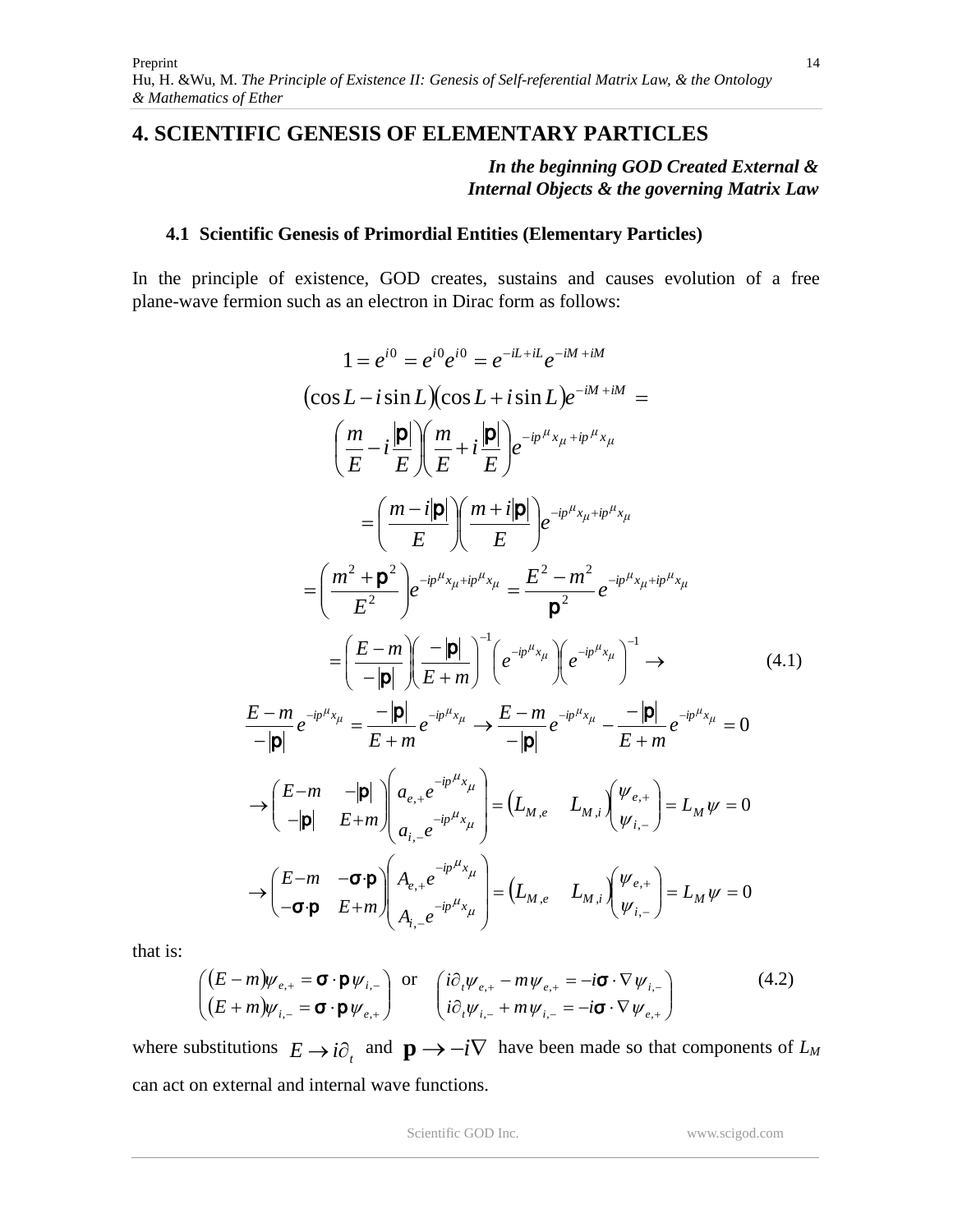In the principle of existence, GOD creates, sustains and causes evolution of a free plane-wave antifermion such as a positron in Dirac form as follows:

$$
1 = e^{i0} = e^{i0} e^{i0} = e^{+iL - iL} e^{+iM - iM}
$$
  
\n
$$
(\cos L + i \sin L)(\cos L - i \sin L) e^{+iM - iM} =
$$
  
\n
$$
\left(\frac{m}{E} + i \frac{|\mathbf{p}|}{E}\right) \left(\frac{m}{E} - i \frac{|\mathbf{p}|}{E}\right) e^{+i p^{\mu} x_{\mu} - i p^{\mu} x_{\mu}}
$$
  
\n
$$
= \left(\frac{m + i|\mathbf{p}|}{E}\right) \left(\frac{m - i|\mathbf{p}|}{E}\right) e^{+i p^{\mu} x_{\mu} - i p^{\mu} x_{\mu}}
$$
  
\n
$$
= \left(\frac{m^2 + \mathbf{p}^2}{E^2}\right) e^{+i p^{\mu} x_{\mu} - i p^{\mu} x_{\mu}} = \frac{E^2 - m^2}{\mathbf{p}^2} e^{+i p^{\mu} x_{\mu} - i p^{\mu} x_{\mu}}
$$
  
\n
$$
= \left(\frac{E - m}{-|\mathbf{p}|} \left(\frac{-|\mathbf{p}|}{E + m}\right)^{-1} \left(e^{+i p^{\mu} x_{\mu}}\right) \left(e^{+i p^{\mu} x_{\mu}}\right)^{-1} \rightarrow
$$
  
\n
$$
\frac{E - m}{-|\mathbf{p}|} e^{+i p^{\mu} x_{\mu}} = \frac{-|\mathbf{p}|}{E + m} e^{+i p^{\mu} x_{\mu}} \rightarrow \frac{E - m}{-|\mathbf{p}|} e^{+i p^{\mu} x_{\mu}} - \frac{-|\mathbf{p}|}{E + m} e^{+i p^{\mu} x_{\mu}} = 0
$$
  
\n
$$
\rightarrow \left(\frac{E - m}{-|\mathbf{p}|} - \frac{|\mathbf{p}|}{E + m}\right) \left(a_{e,e} e^{+i p^{\mu} x_{\mu}}\right) = (L_{M,e} - L_{M,i}) \left(\frac{\psi_{e,-}}{\psi_{i,+}}\right) = L_M \psi = 0
$$
  
\n
$$
\rightarrow \left(\frac{E - m}{-\sigma \cdot \mathbf{p}} \right) \left(A_{e,e} e^{+i p^{\mu} x_{\mu}}\right) = (L_{M,e} - L_{M,i}) \left(\
$$

Similarly, in the principle of existence, GOD creates, sustains and causes evolution of a free plane-wave fermion in Weyl (chiral) form as follows:

$$
1 = e^{i0} = e^{i0}e^{i0} = e^{-iL+iL}e^{-iM+iM}
$$

$$
(\cos L - i\sin L)(\cos L + i\sin L)e^{-iM+iM} =
$$

$$
\left(\frac{m}{E} - i\frac{|\mathbf{p}|}{E}\right)\left(\frac{m}{E} + i\frac{|\mathbf{p}|}{E}\right)e^{-ip\mu_{x_{\mu}+ip}\mu_{x_{\mu}}}
$$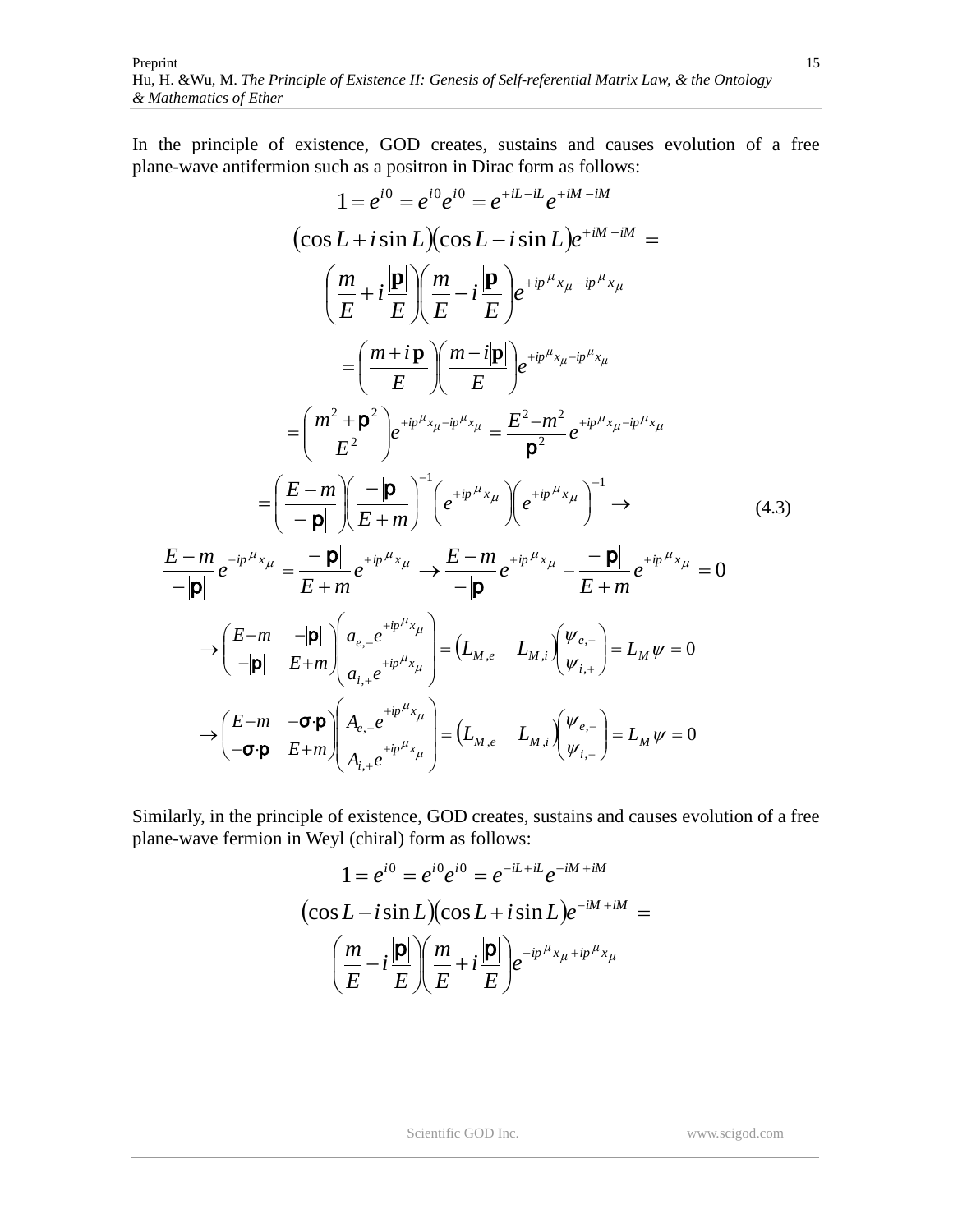$$
= \left(\frac{m-i|\mathbf{p}|}{E}\right)\left(\frac{m+i|\mathbf{p}|}{E}\right)e^{-ip^{\mu}x_{\mu}+ip^{\mu}x_{\mu}}
$$
  
\n
$$
= \left(\frac{m^{2}+|\mathbf{p}|^{2}}{E^{2}}\right)e^{-ip^{\mu}x_{\mu}+ip^{\mu}x_{\mu}} = \frac{E^{2}-|\mathbf{p}|^{2}}{m^{2}}e^{-ip^{\mu}x_{\mu}+ip^{\mu}x_{\mu}}
$$
  
\n
$$
= \left(\frac{E-|\mathbf{p}|}{-m}\right)\left(\frac{-m}{E+|\mathbf{p}|}\right)^{-1}\left(e^{-ip^{\mu}x_{\mu}}\right)\left(e^{-ip^{\mu}x_{\mu}}\right)^{-1} \rightarrow \qquad (4.4)
$$
  
\n
$$
\frac{E-|\mathbf{p}|}{-m}e^{-ip^{\mu}x_{\mu}} = \frac{-m}{E+|\mathbf{p}|}e^{-ip^{\mu}x_{\mu}} \rightarrow \frac{E-|\mathbf{p}|}{-m}e^{-ip^{\mu}x_{\mu}} - \frac{-m}{E+|\mathbf{p}|}e^{-ip^{\mu}x_{\mu}} = 0
$$
  
\n
$$
\rightarrow \left(\begin{array}{cc} E-|\mathbf{p}| & -m\\ -m & E+|\mathbf{p}|\end{array}\right)\left(\begin{array}{c} a_{e,l}e^{-ip^{\mu}x_{\mu}}\\ a_{i,r}e^{-ip^{\mu}x_{\mu}}\end{array}\right) = \left(L_{M,e} - L_{M,i}\right)\left(\begin{array}{c} \psi_{e,l}\\ \psi_{i,r}\end{array}\right) = L_{M}\psi = 0
$$
  
\n
$$
\rightarrow \left(\begin{array}{cc} E-\mathbf{G}\cdot\mathbf{p} & -m\\ -m & E+\mathbf{G}\cdot\mathbf{p}\end{array}\right)\left(\begin{array}{c} A_{e,l}e^{-ip^{\mu}x_{\mu}}\\ A_{i,r}e^{-ip^{\mu}x_{\mu}}\end{array}\right) = \left(L_{M,e} - L_{M,i}\right)\left(\begin{array}{c} \psi_{e,l}\\ \psi_{i,r}\end{array}\right) = L_{M}\psi = 0
$$

that is:

$$
\begin{pmatrix}\n(E - \mathbf{\sigma} \cdot \mathbf{p})\psi_{e,l} = m\psi_{i,r} \\
(E + \mathbf{\sigma} \cdot \mathbf{p})\psi_{i,r} = m\psi_{e,l}\n\end{pmatrix} \text{ or } \begin{pmatrix}\ni\partial_t\psi_{e,l} + i\mathbf{\sigma} \cdot \nabla \psi_{e,l} = m\psi_{i,r} \\
i\partial_t\psi_{i,r} - i\mathbf{\sigma} \cdot \nabla \psi_{i,-} = m\psi_{e,l}\n\end{pmatrix}
$$
\n(4.5)

In the principle of existence, GOD creates, sustains and causes evolution of a free plane-wave fermion in another form as follows:

$$
1 = e^{i0} = e^{i0} e^{i0} = e^{-iL + iL} e^{-iM + iM}
$$
  
\n
$$
(\cos L - i \sin L)(\cos L + i \sin L) e^{-iM + iM} =
$$
  
\n
$$
\left(\frac{m}{E} - i\frac{|\mathbf{p}|}{E}\right) \left(\frac{m}{E} + i\frac{|\mathbf{p}|}{E}\right) e^{-ip\mu_{x_{\mu} + ip}\mu_{x_{\mu}}}
$$
  
\n
$$
= \left(\frac{m - i|\mathbf{p}|}{E}\right) \left(\frac{m + i|\mathbf{p}|}{E}\right) e^{-ip\mu_{x_{\mu} + ip}\mu_{x_{\mu}}}
$$
  
\n
$$
= \left(\frac{E}{-m + i\varepsilon|\mathbf{p}|}\right) \left(\frac{-m - i|\mathbf{p}|}{E}\right)^{-1} \left(e^{-ip\mu_{x_{\mu}}}\right) \left(e^{-ip\mu_{x_{\mu}}}\right)^{-1}
$$
\n(4.6)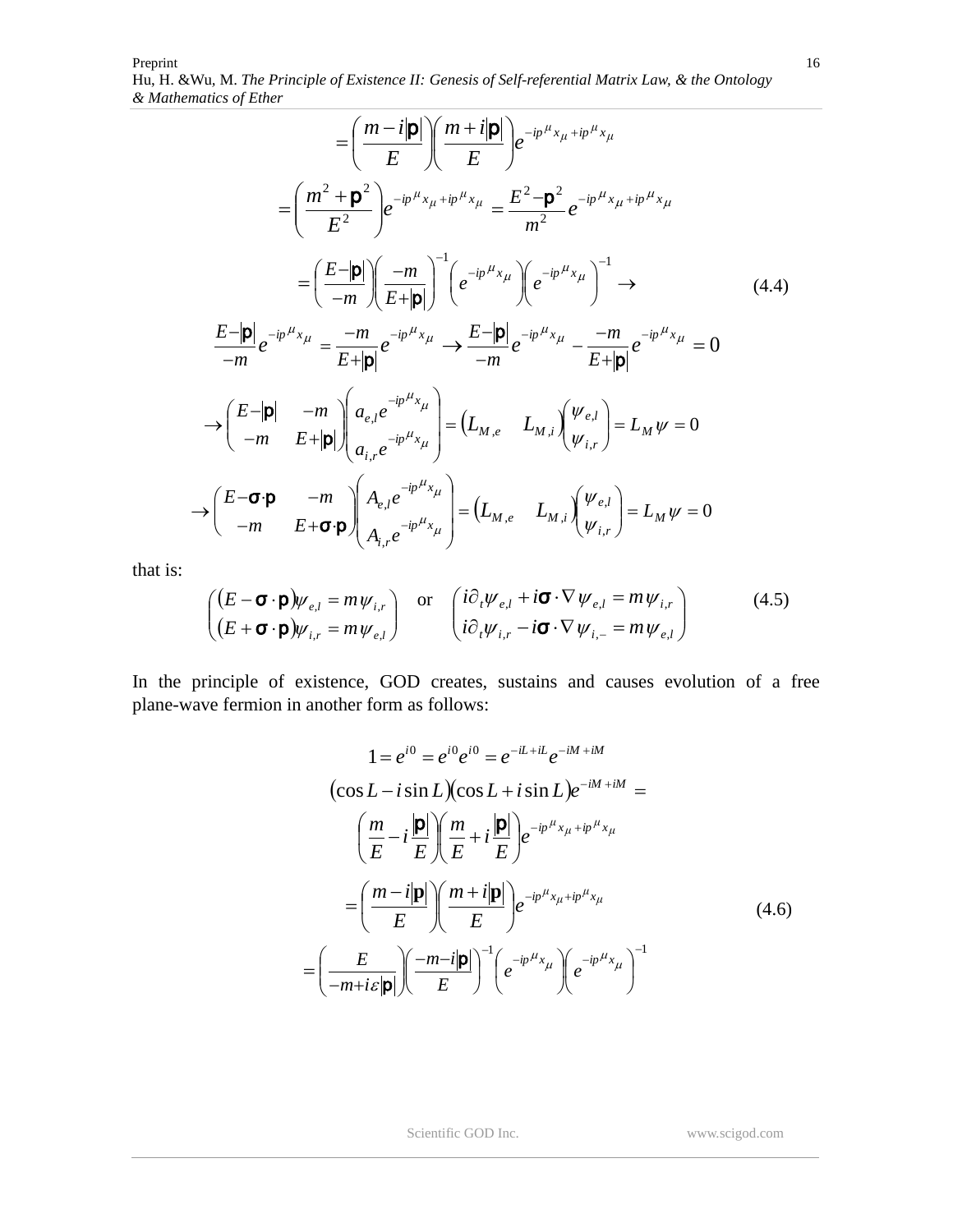$$
\rightarrow \frac{E}{-m+i|\mathbf{p}|}e^{-ip^{\mu}x_{\mu}} = \frac{-m-i|\mathbf{p}|}{E}e^{-ip^{\mu}x_{\mu}}
$$
\n
$$
\rightarrow \frac{E}{-m+i|\mathbf{p}|}e^{-ip^{\mu}x_{\mu}} - \frac{-m-i|\mathbf{p}|}{E}e^{-ip^{\mu}x_{\mu}} = 0
$$
\n
$$
\rightarrow \left(\begin{array}{cc} E & -m-i|\mathbf{p}| \\ -m+i|\mathbf{p}| & E \end{array}\right)\left(\begin{array}{c} a_{e}e^{-ip^{\mu}x_{\mu}} \\ a_{i}e^{-ip^{\mu}x_{\mu}} \end{array}\right) = \left(L_{M,e} \quad L_{M,i}\right)\left(\begin{array}{c} \psi_{e} \\ \psi_{i} \end{array}\right) = L_{M}\psi = 0
$$
\n
$$
\rightarrow \left(\begin{array}{cc} E & -m-i\sigma \cdot \mathbf{p} \\ -m+i\sigma \cdot \mathbf{p} & E \end{array}\right)\left(\begin{array}{c} A_{e}e^{-ip^{\mu}x_{\mu}} \\ A_{i}e^{-ip^{\mu}x_{\mu}} \end{array}\right) = \left(L_{M,e} \quad L_{M,i}\right)\left(\begin{array}{c} \psi_{e} \\ \psi_{i} \end{array}\right) = L_{M}\psi = 0
$$
\n
$$
\rightarrow \left(\begin{array}{cc} E & -Q \\ -Q^{*} & E \end{array}\right)\left(\begin{array}{c} A_{e}e^{-ip^{\mu}x_{\mu}} \\ A_{i}e^{-ip^{\mu}x_{\mu}} \end{array}\right) = \left(L_{M,e} \quad L_{M,i}\right)\left(\begin{array}{c} \psi_{e} \\ \psi_{i} \end{array}\right) = L_{M}\psi = 0
$$

(where  $Q = m + i\sigma \cdot \mathbf{p}$  is a quaternion and  $Q^* = m - i\sigma \cdot \mathbf{p}$  is its conjugate) that is:

$$
\begin{pmatrix} E\psi_e = (m + i\boldsymbol{\sigma} \cdot \boldsymbol{p})\psi_i \\ E\psi_i = (m - i\boldsymbol{\sigma} \cdot \boldsymbol{p})\psi_e \end{pmatrix} \text{ or } \begin{pmatrix} i\partial_t\psi_e = m\psi_i + \boldsymbol{\sigma} \cdot \nabla\psi_i \\ i\partial_t\psi_i = m\psi_e - \boldsymbol{\sigma} \cdot \nabla\psi_i \end{pmatrix}
$$
(4.7)

In the principle of existence, GOD creates, sustains and causes evolution of a linear plane-wave photon as follows:

$$
1 = e^{i0} = e^{i0} e^{i0} = e^{-iL+il} e^{-iM+ilM}
$$
  
\n
$$
(\cos L - i \sin L)(\cos L + i \sin L) e^{-iM+ilM} =
$$
  
\n
$$
\left(\frac{0}{E} - i\frac{|\mathbf{p}|}{E}\right) \left(\frac{0}{E} + i\frac{|\mathbf{p}|}{E}\right) e^{-ip^{\mu}x_{\mu}+ip^{\mu}x_{\mu}}
$$
  
\n
$$
= \left(-i\frac{|\mathbf{p}|}{E}\right) \left(+i\frac{|\mathbf{p}|}{E}\right) e^{-ip^{\mu}x_{\mu}+ip^{\mu}x_{\mu}}
$$
  
\n
$$
\left(\frac{\mathbf{p}^2}{E^2}\right) e^{-ip^{\mu}x_{\mu}+ip^{\mu}x_{\mu}} = \left(\frac{E^2}{\mathbf{p}^2}\right) e^{-ip^{\mu}x_{\mu}+ip^{\mu}x_{\mu}} =
$$
  
\n
$$
\left(\frac{E}{-|\mathbf{p}|}\right) \left(\frac{-|\mathbf{p}|}{E}\right)^{-1} \left(e^{-ip^{\mu}x_{\mu}}\right) \left(e^{-ip^{\mu}x_{\mu}}\right)^{-1} \rightarrow
$$
  
\n(4.8)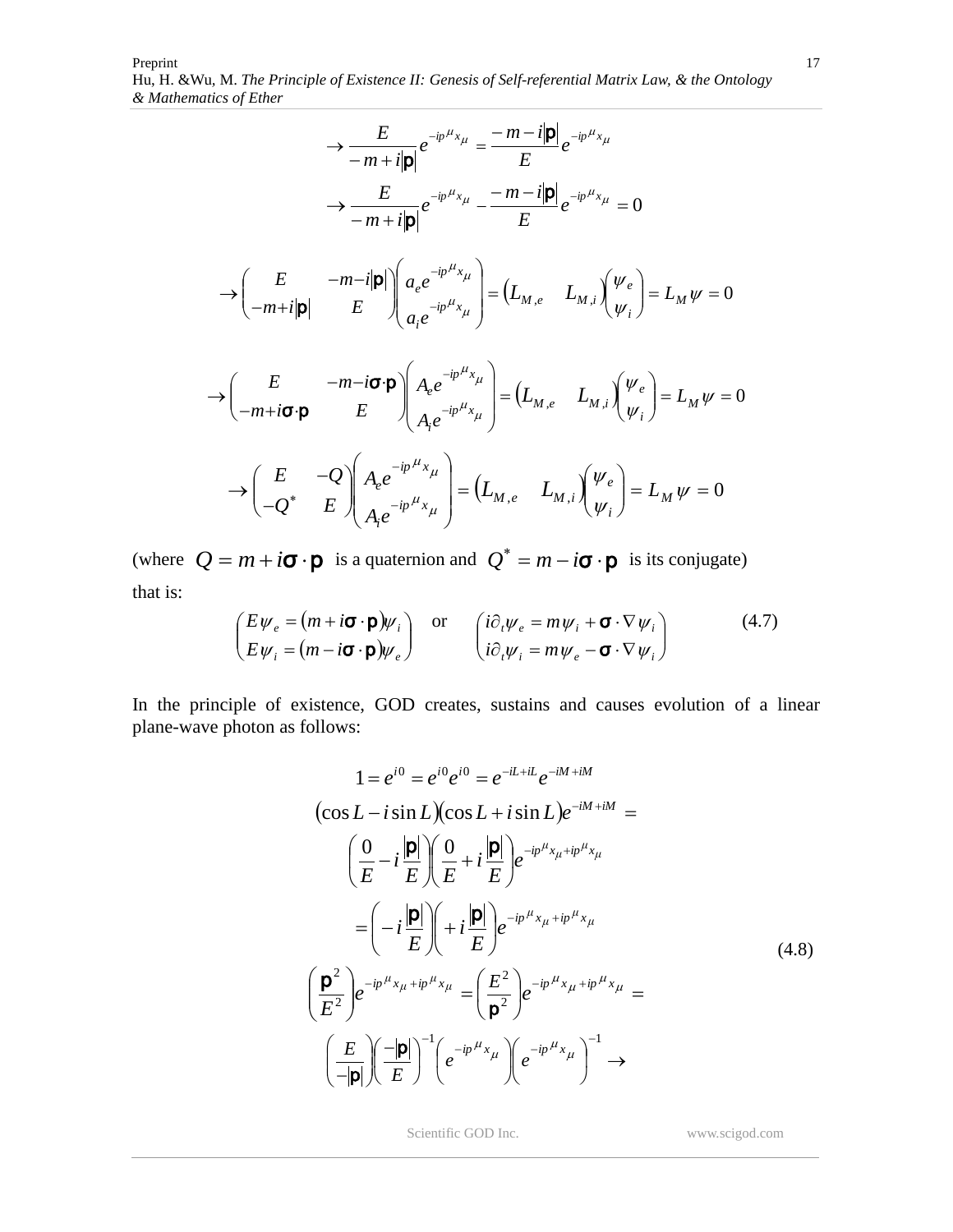$$
\frac{E}{-|\mathbf{p}|}e^{-ip^{\mu}x_{\mu}} = \frac{-|\mathbf{p}|}{E}e^{-ip^{\mu}x_{\mu}} \longrightarrow \frac{E}{-|\mathbf{p}|}e^{-ip^{\mu}x_{\mu}} - \frac{-|\mathbf{p}|}{E}e^{-ip^{\mu}x_{\mu}} = 0
$$
\n
$$
\rightarrow \begin{pmatrix} E & -|\mathbf{p}| \\ -|\mathbf{p}| & E \end{pmatrix} \begin{pmatrix} a_{e,+}e^{-ip^{\mu}x_{\mu}} \\ a_{i,-}e^{-ip^{\mu}x_{\mu}} \end{pmatrix} = \begin{pmatrix} L_{M,e} & L_{M,i} \end{pmatrix} \begin{pmatrix} \Psi_{e,+} \\ \Psi_{i,-} \end{pmatrix} = L_{M}\Psi = 0
$$
\n
$$
\rightarrow \begin{pmatrix} E & -\mathbf{s}\cdot\mathbf{p} \\ -\mathbf{s}\cdot\mathbf{p} & E \end{pmatrix} \begin{pmatrix} E_{0e,+}e^{-ip^{\mu}x_{\mu}} \\ iB_{0i,-}e^{-ip^{\mu}x_{\mu}} \end{pmatrix} = \begin{pmatrix} L_{M,e} & L_{M,i} \end{pmatrix} \begin{pmatrix} \Psi_{e,+} \\ \Psi_{i,-} \end{pmatrix} = L_{M}\Psi_{photon} = 0
$$

This photon wave function can be written as:

$$
\psi_{photo} \overline{\pi} \begin{pmatrix} \psi_{e,+} \\ \psi_{i,-} \end{pmatrix} = \begin{pmatrix} \mathbf{E} \\ i\mathbf{B} \end{pmatrix} = \begin{pmatrix} \mathbf{E}_0 e^{-i(\omega t - \mathbf{k} \cdot \mathbf{x})} \\ i\mathbf{B}_0 e^{-i(\omega t - \mathbf{k} \cdot \mathbf{x})} \end{pmatrix} = \begin{pmatrix} \mathbf{E}_0 \\ i\mathbf{B}_0 \end{pmatrix} e^{-i(\omega t - \mathbf{k} \cdot \mathbf{x})}
$$
(4.9)

After the substitutions  $E \to i\partial_t$  and  $\mathbf{p} \to -i\nabla$ , we have from the last expression in (4.8):

$$
\begin{pmatrix} i\partial_t & i\mathbf{S} \cdot \nabla \\ i\mathbf{S} \cdot \nabla & i\partial_t \end{pmatrix} \begin{pmatrix} \mathbf{E} \\ i\mathbf{B} \end{pmatrix} = 0 \longrightarrow \begin{pmatrix} \partial_t \mathbf{E} = \nabla \times \mathbf{B} \\ \partial_t \mathbf{B} = -\nabla \times \mathbf{E} \end{pmatrix}
$$
(4.10)

where we have used the relationship  $\mathbf{S} \cdot (-i\nabla) = \nabla \times$  to derive the latter equations which together with  $\nabla \cdot \mathbf{E} = \mathbf{0}$  and  $\nabla \cdot \mathbf{B} = \mathbf{0}$  are the Maxwell equations in the source-free vacuum.

In the principle of existence, GOD creates a neutrino in Dirac form, if GOD does, by replacing the last step of expression (3.87) with the following:

$$
\rightarrow \begin{pmatrix} E & -\boldsymbol{\sigma} \cdot \boldsymbol{p} \\ -\boldsymbol{\sigma} \cdot \boldsymbol{p} & E \end{pmatrix} \begin{pmatrix} a_{e,+}e^{-ip\mu_{x_{\mu}}} \\ a_{i,-}e^{-ip\mu_{x_{\mu}}} \end{pmatrix} = \begin{pmatrix} L_{M,e} & L_{M,i} \end{pmatrix} \begin{pmatrix} \psi_{e,+} \\ \psi_{i,-} \end{pmatrix} = L_{M}\psi = 0 \tag{4.11}
$$

In the principle of existence, GOD creates, sustains and causes evolution of a linear plane-wave antiphoton as follows: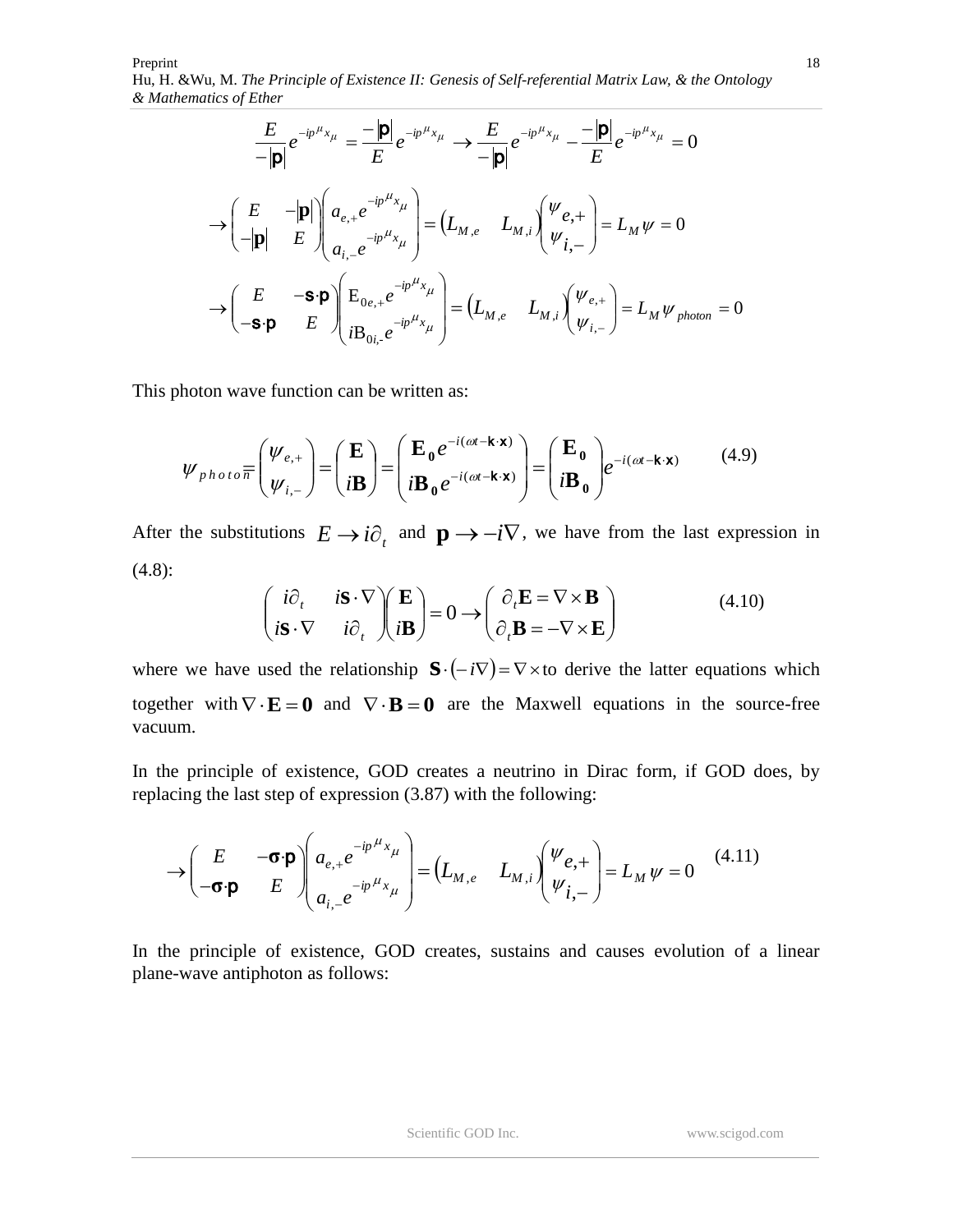$$
1 = e^{i0} = e^{i0}e^{i0} = e^{+iL - iL}e^{+iM - iM}
$$
  
\n
$$
(\cos L + i \sin L)(\cos L - i \sin L)e^{+iM - iM} =
$$
  
\n
$$
\left(\frac{0}{E} + i\frac{|\mathbf{p}|}{E}\right)\left(\frac{0}{E} - i\frac{|\mathbf{p}|}{E}\right)e^{+ip^{\mu}x_{\mu} - ip^{\mu}x_{\mu}}
$$
  
\n
$$
= \left(+i\frac{|\mathbf{p}|}{E}\right)\left(-i\frac{|\mathbf{p}|}{E}\right)e^{+ip^{\mu}x_{\mu} - ip^{\mu}x_{\mu}}
$$
  
\n
$$
\left(\frac{\mathbf{p}^{2}}{E^{2}}\right)e^{+ip^{\mu}x_{\mu} - ip^{\mu}x_{\mu}} = \left(\frac{E^{2}}{\mathbf{p}^{2}}\right)e^{+ip^{\mu}x_{\mu} - ip^{\mu}x_{\mu}} =
$$
  
\n
$$
\left(\frac{E}{-|\mathbf{p}|}\right)\left(-\frac{|\mathbf{p}|}{E}\right)^{-1}\left(e^{+ip^{\mu}x_{\mu}}\right)\left(e^{+ip^{\mu}x_{\mu}}\right)^{-1} \rightarrow
$$
  
\n
$$
\frac{E}{-|\mathbf{p}|}e^{+ip^{\mu}x_{\mu}} = \frac{-|\mathbf{p}|}{E}e^{+ip^{\mu}x_{\mu}} \rightarrow \frac{E}{-|\mathbf{p}|}e^{+ip^{\mu}x_{\mu}} - \frac{-|\mathbf{p}|}{E}e^{+ip^{\mu}x_{\mu}} = 0 \qquad (4.12)
$$
  
\n
$$
\rightarrow \left(\frac{E}{-|\mathbf{p}|} - \frac{|\mathbf{p}|}{E}\right)\left(\frac{\psi_{e,-}}{\psi_{i,+}}\right) = \left(L_{M,e} - L_{M,i}\right)\left(\frac{\psi_{e,-}}{\psi_{i,+}}\right) = L_{M}\psi = 0
$$
  
\n
$$
\rightarrow \left(\frac{E}{-S \cdot \mathbf{p}} - \frac{S \cdot \mathbf{p}}{E}\right)\left(\frac{iB_{0e,-}e^{+ip^{\mu}x_{\mu}}}{E_{0i,+}e^{+ip^{\mu}x_{\mu}}}\right) = \left(L_{M,e} - L_{M,i}\right)\left(\frac
$$

This antiphoton wave function can also be written as:

$$
\mathcal{W}_{antiphoton} = \begin{pmatrix} \mathcal{W}_{e,-} \\ \mathcal{W}_{i,+} \end{pmatrix} = \begin{pmatrix} i\mathbf{B} \\ \mathbf{E} \end{pmatrix} = \begin{pmatrix} i\mathbf{B}_0 e^{i(\omega t - \mathbf{k} \cdot \mathbf{x})} \\ \mathbf{E}_0 e^{i(\omega t - \mathbf{k} \cdot \mathbf{x})} \end{pmatrix} = \begin{pmatrix} i\mathbf{B}_0 \\ \mathbf{E}_0 \end{pmatrix} e^{i(\omega t - \mathbf{k} \cdot \mathbf{x})}
$$
(4.13)

In the principle of existence, GOD creates an antineutrino in Dirac form, if GOD does, by replacing the last step of expression (4.12) with the following:

$$
\rightarrow \begin{pmatrix} E & -\boldsymbol{\sigma} \cdot \boldsymbol{p} \\ -\boldsymbol{\sigma} \cdot \boldsymbol{p} & E \end{pmatrix} \begin{pmatrix} a_{e,-} e^{+ip\mu_x} \\ a_{i,+} e^{+ip\mu_x} \end{pmatrix} = \begin{pmatrix} L_{M,e} & L_{M,i} \end{pmatrix} \begin{pmatrix} \psi_{e,-} \\ \psi_{i,+} \end{pmatrix} = L_M \psi = 0 \tag{4.14}
$$

Similarly, GOD likely creates and sustains spaceless (space/distance independent) external and internal wave functions of a mass *m* in Weyl (chiral) form as follows: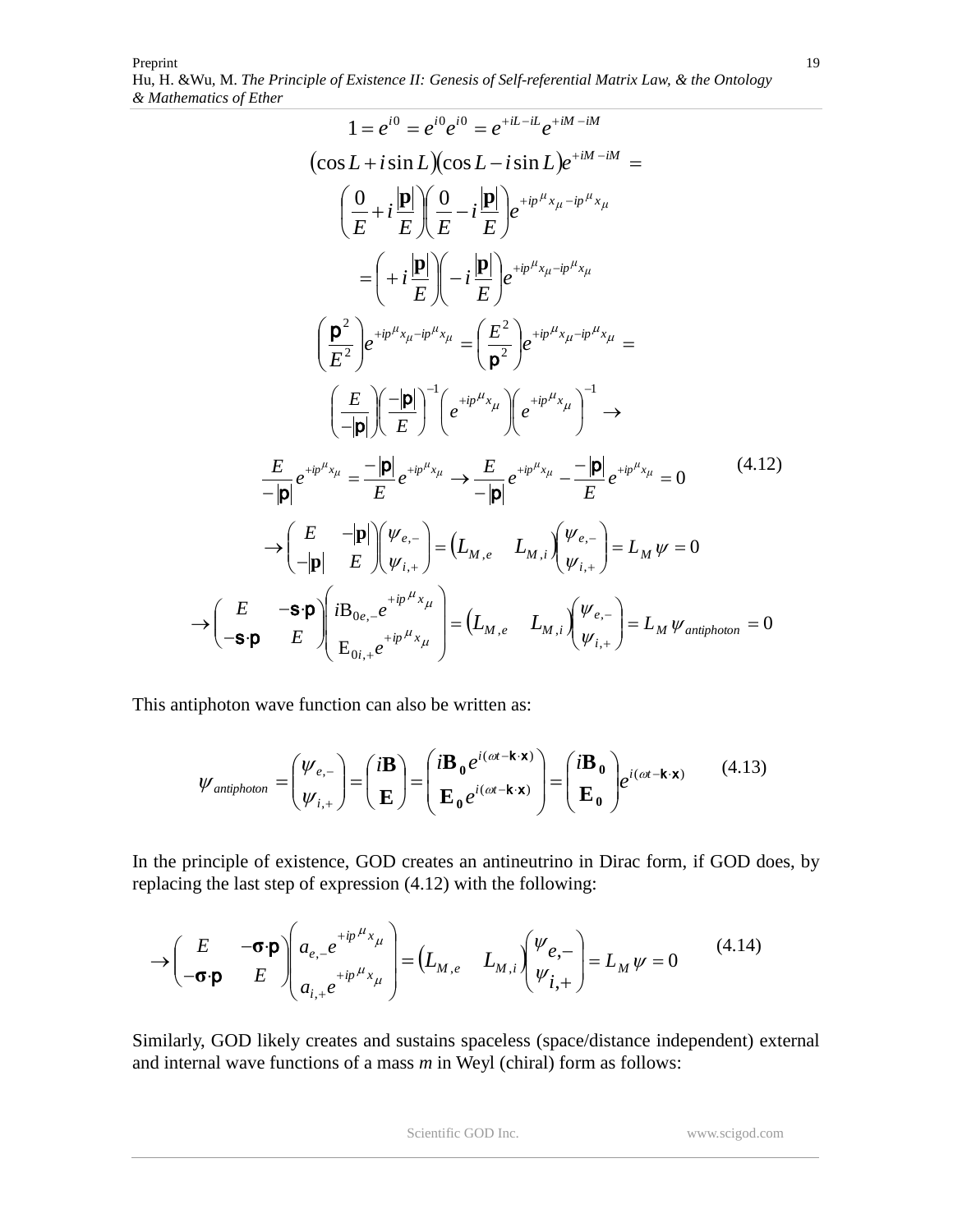Preprint Hu, H. &Wu*,* M. *The Principle of Existence II: Genesis of Self-referential Matrix Law, & the Ontology & Mathematics of Ether*

$$
1 = e^{i0} = e^{i0} e^{i0} = e^{-iL+il} e^{-iM+ikM}
$$
  
\n
$$
(\cos L - i \sin L)(\cos L + i \sin L)e^{-iM+ikM} =
$$
  
\n
$$
\left(\frac{m}{E} - i\frac{0}{E}\right)\left(\frac{m}{E} + i\frac{0}{E}\right)e^{-imt+imt}
$$
  
\n
$$
= \left(\frac{m}{E}\right)\left(\frac{m}{E}\right)e^{-imt+imt}
$$
  
\n
$$
\left(\frac{m^2}{E^2}\right)e^{-imt+imt} = \left(\frac{E^2}{m^2}\right)e^{-imt+imt} =
$$
  
\n
$$
\left(\frac{E}{-m}\right)\left(\frac{-m}{E}\right)^{-1}\left(e^{-imt}\right)e^{-imt}\right)^{-1} \rightarrow
$$
  
\n
$$
\frac{E}{-m}e^{-imt} = \frac{-m}{E}e^{-imt} \rightarrow \frac{E}{-m}e^{-imt} - \frac{-m}{E}e^{-imt} = 0
$$
  
\n
$$
\rightarrow \left(\frac{E}{-m} - \frac{-m}{E}\right)\left(\frac{g_{W,e}e^{-imt}}{g_{W,i}e^{-imt}}\right) = \left(L_{M,e} - L_{M,i}\right)\left(\frac{V_{W,e}}{V_{W,i}}\right) = L_M V_W = 0
$$
  
\n(4.15)

In the principle of existence, GOD likely creates, sustains and causes evolution of a spatially self-confined entity such as a proton through imaginary momentum **p***<sup>i</sup>* (downward self-reference such that  $m^2 > E^2$ ) in Dirac form as follows:

$$
1 = e^{i0} = e^{i0}e^{i0} = e^{+iL-iL}e^{+iM-iM}
$$
  
\n
$$
(\cos L + i \sin L)(\cos L - i \sin L)e^{+iM-iM} =
$$
  
\n
$$
\left(\frac{m}{E} + i\frac{|\mathbf{p}_i|}{E}\right)\left(\frac{m}{E} - i\frac{|\mathbf{p}_i|}{E}\right)e^{+ip^{\mu}x_{\mu} - ip^{\mu}x_{\mu}}
$$
  
\n
$$
= \left(\frac{m + i|\mathbf{p}_i|}{E}\right)\left(\frac{m - i|\mathbf{p}_i|}{E}\right)e^{+ip^{\mu}x_{\mu} - ip^{\mu}x_{\mu}}
$$
  
\n
$$
= \left(\frac{m^2 + \mathbf{p}_i^2}{E^2}\right)e^{+ip^{\mu}x_{\mu} - ip^{\mu}x_{\mu}} = \frac{E^2 - m^2}{\mathbf{p}_i^2}e^{+ip^{\mu}x_{\mu} - ip^{\mu}x_{\mu}}
$$
  
\n
$$
= \left(\frac{E - m}{-|\mathbf{p}_i|}\right)\left(\frac{-|\mathbf{p}_i|}{E + m}\right)^{-1}\left(e^{+ip^{\mu}x_{\mu}}\right)\left(e^{+ip^{\mu}x_{\mu}}\right)^{-1} \rightarrow
$$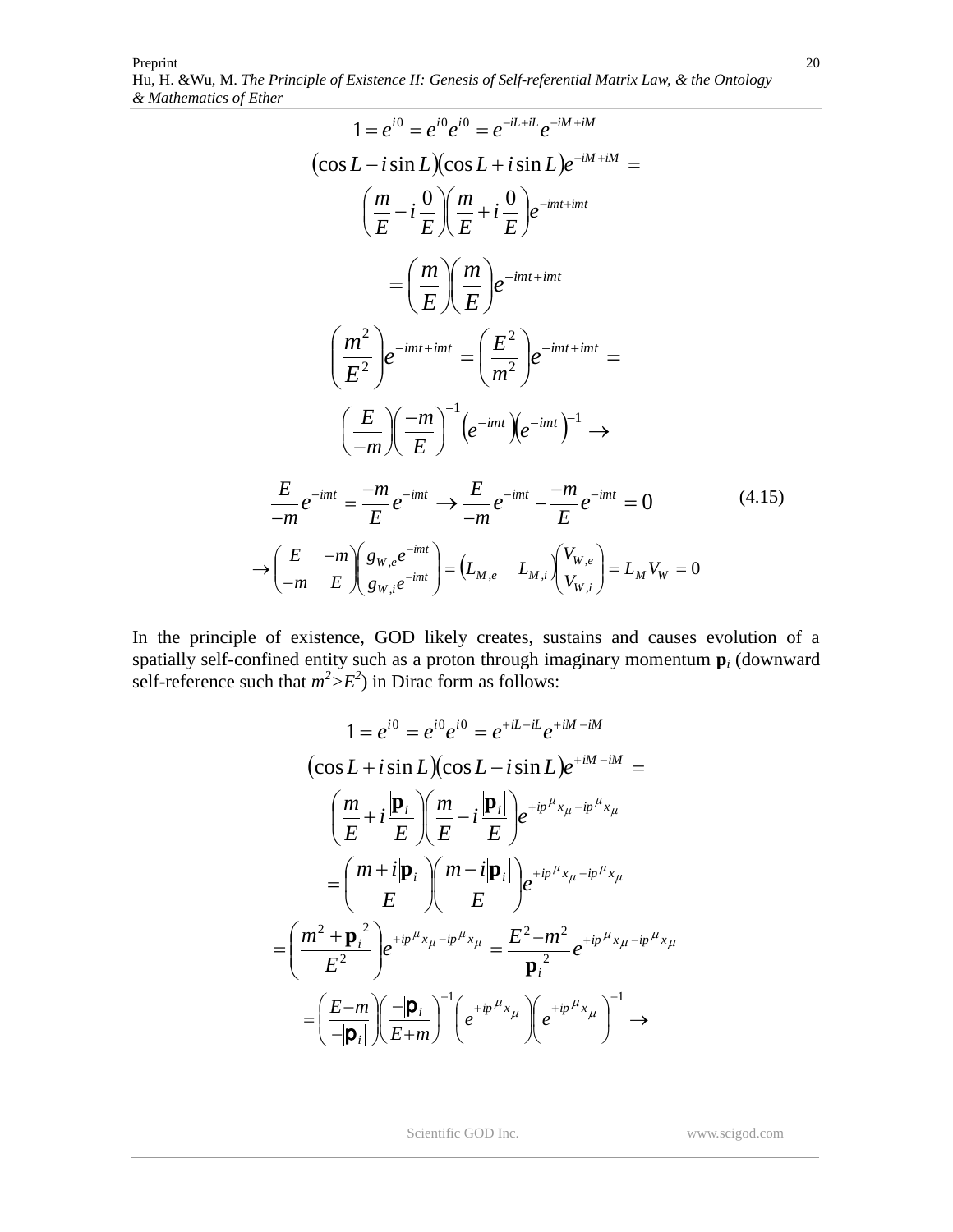$$
\frac{E - m}{-|\mathbf{p}_i|} e^{+ip^{\mu}x_{\mu}} = \frac{-|\mathbf{p}_i|}{E + m} e^{+ip^{\mu}x_{\mu}} \longrightarrow \frac{E - m}{-|\mathbf{p}_i|} e^{+ip^{\mu}x_{\mu}} - \frac{-|\mathbf{p}_i|}{E + m} e^{+ip^{\mu}x_{\mu}} = 0
$$
\n
$$
\longrightarrow \begin{pmatrix} E - m & -|\mathbf{p}_i| \\ -|\mathbf{p}_i| & E + m \end{pmatrix} \begin{pmatrix} s_{e,-} e^{+iEt} \\ s_{i,+} e^{+iEt} \end{pmatrix} = \begin{pmatrix} L_{M,e} & L_{M,i} \end{pmatrix} \begin{pmatrix} \Psi_{e,-} \\ \Psi_{i,+} \end{pmatrix} = L_M \psi = 0 \tag{4.16}
$$

After spinization of the last expression in (4.16), we have:

$$
\rightarrow \begin{pmatrix} E-m & -\sigma \cdot \mathbf{p}_i \\ -\sigma \cdot \mathbf{p}_i & E+m \end{pmatrix} \begin{pmatrix} S_{e,-}e^{+iEt} \\ S_{i,+}e^{+iEt} \end{pmatrix} = \begin{pmatrix} L_{M,e} & L_{M,i} \end{pmatrix} \begin{pmatrix} \psi_{e,-} \\ \psi_{i,+} \end{pmatrix} = L_M \psi = 0 \tag{4.17}
$$

As discussed previously, it is likely that the last expression in (4.16) governs the confinement structure of the unspinized proton in Dirac form through imaginary momentum  $\mathbf{p}_i$  and, on the other hand, expression (4.17) governs the confinement structure of spinized proton through **p***<sup>i</sup>* .

Thus, an unspinized and spinized antiproton in Dirac form may be respectively governed as follows:

$$
\begin{pmatrix}\nE-m & -|\mathbf{p}_i| \\
-|\mathbf{p}_i| & E+m\n\end{pmatrix}\n\begin{pmatrix}\ns_{e,+}e^{-iEt} \\
s_{i,-}e^{-iEt}\n\end{pmatrix} = \n\begin{pmatrix}\nL_{M,e} & L_{M,i}\n\end{pmatrix}\n\begin{pmatrix}\n\Psi_{D,e} \\
\Psi_{D,i}\n\end{pmatrix} = L_M \Psi_D = 0
$$
\n(4.18)\n
$$
\begin{pmatrix}\nE-m & -\sigma \cdot \mathbf{p}_i \\
-\sigma \cdot \mathbf{p}_i & E+m\n\end{pmatrix}\n\begin{pmatrix}\nS_{e,+}e^{-iEt} \\
S_{i,-}e^{-iEt}\n\end{pmatrix} = \n\begin{pmatrix}\nL_{M,e} & L_{M,i}\n\end{pmatrix}\n\begin{pmatrix}\n\Psi_{D,e} \\
\Psi_{D,i}\n\end{pmatrix} = L_M \Psi_D = 0
$$
\n(4.19)

Similarly, in the principle of existence, GOD likely creates, sustains and causes evolution of a spatially self-confined entity such as a proton through imaginary momentum **p***<sup>i</sup>* (downward self-reference) in Weyl (chiral) form as follows:

$$
1 = e^{i0} = e^{i0} e^{i0} = e^{+iL - iL} e^{+iM - iM}
$$
  
\n
$$
(\cos L + i \sin L)(\cos L - i \sin L) e^{+iM - iM} =
$$
  
\n
$$
\left(\frac{m}{E} + i \frac{|\mathbf{p}_i|}{E}\right) \left(\frac{m}{E} - i \frac{|\mathbf{p}_i|}{E}\right) e^{+ip^{\mu}x_{\mu} - ip^{\mu}x_{\mu}}
$$
  
\n
$$
= \left(\frac{m + i|\mathbf{p}_i|}{E}\right) \left(\frac{m - i|\mathbf{p}_i|}{E}\right) e^{+ip^{\mu}x_{\mu} - ip^{\mu}x_{\mu}}
$$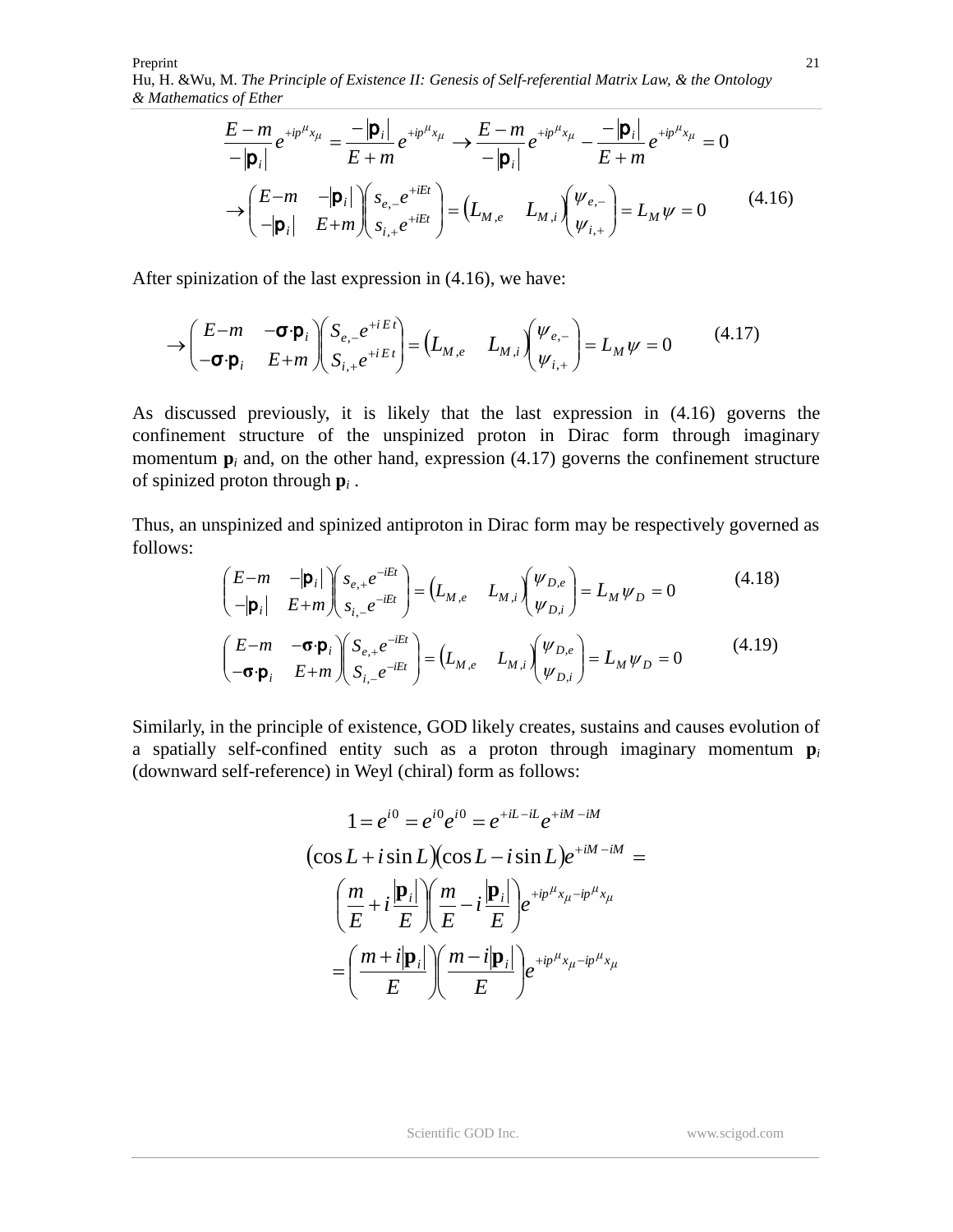$$
= \left(\frac{m^{2} + {\bf p}_{i}^{2}}{E^{2}}\right) e^{+ip^{\mu}x_{\mu} - ip^{\mu}x_{\mu}} = \frac{E^{2} - {\bf p}_{i}^{2}}{m^{2}} e^{+ip^{\mu}x_{\mu} - ip^{\mu}x_{\mu}} =
$$
\n
$$
\left(\frac{E - |{\bf p}_{i}|}{-m}\right) \left(\frac{-m}{E + |{\bf p}_{i}|}\right)^{-1} \left(e^{+ip^{\mu}x_{\mu}}\right) \left(e^{+ip^{\mu}x_{\mu}}\right)^{-1} \rightarrow
$$
\n
$$
\frac{E - |{\bf p}_{i}|}{-m} e^{+ip^{\mu}x_{\mu}} = \frac{-m}{E + |{\bf p}_{i}|} e^{+ip^{\mu}x_{\mu}} \rightarrow \frac{E - |{\bf p}_{i}|}{-m} e^{+ip^{\mu}x_{\mu}} - \frac{-m}{E + |{\bf p}_{i}|} e^{+ip^{\mu}x_{\mu}} = 0
$$
\n
$$
\rightarrow \left(\frac{E - |{\bf p}_{i}|}{-m} - \frac{m}{E + |{\bf p}_{i}|}\right) \left(\frac{s_{e,r}e^{+iEt}}{s_{i,l}e^{+iEt}}\right) = \left(L_{M,e} - L_{M,i}\right) \left(\frac{\psi_{e,r}}{\psi_{i,l}}\right) = L_{M}\psi = 0 \quad (4.20)
$$

After spinization of expression (3.114), we have:

$$
\rightarrow \begin{pmatrix} E-\boldsymbol{\sigma}\cdot\boldsymbol{p}_i & -m \\ -m & E+\boldsymbol{\sigma}\cdot\boldsymbol{p}_i \end{pmatrix} \begin{pmatrix} S_{e,r}e^{+iEt} \\ S_{i,l}e^{+iEt} \end{pmatrix} = \begin{pmatrix} L_{M,e} & L_{M,i} \end{pmatrix} \begin{pmatrix} \psi_{e,r} \\ \psi_{i,l} \end{pmatrix} = L_M\psi = 0 \tag{4.21}
$$

It is likely that the last expression in (4.20) governs the structure of the unspinized proton in Weyl form and expression (4.21) governs the structure of spinized proton in Weyl form.

Thus, an unspinized and spinized antiproton in Weyl form may be respectively governed as follows:

$$
\begin{pmatrix} E-|\mathbf{p}_i| & -m \\ -m & E+|\mathbf{p}_i| \end{pmatrix} \begin{pmatrix} s_{e,l}e^{-iEt} \\ s_{i,r}e^{-iEt} \end{pmatrix} = \begin{pmatrix} L_{M,e} & L_{M,i} \end{pmatrix} \begin{pmatrix} \psi_{e,l} \\ \psi_{i,r} \end{pmatrix} = L_M \psi = 0 \tag{4.22}
$$

$$
\begin{pmatrix} E-\mathbf{\sigma}\cdot\mathbf{p}_i & -m \\ -m & E+\mathbf{\sigma}\cdot\mathbf{p}_i \end{pmatrix} \begin{pmatrix} S_{e,l}e^{-iEt} \\ S_{i,r}e^{-iEt} \end{pmatrix} = \begin{pmatrix} L_{M,e} & L_{M,i} \end{pmatrix} \begin{pmatrix} \psi_{e,l} \\ \psi_{i,r} \end{pmatrix} = L_M\psi = 0 \tag{4.23}
$$

#### **4.2 Scientific Genesis of Composite Entities**

Then, in the principle of existence, GOD may create, sustain and cause evolution of a neutron in Dirac form which is comprised of an unspinized proton:

$$
\left( \begin{pmatrix} E - e\phi - m & -|\mathbf{p}_i - e\mathbf{A}| \\ -|\mathbf{p}_i - e\mathbf{A}| & E - e\phi + m \end{pmatrix} \begin{pmatrix} s_{e,-}e^{+iEt} \\ s_{i,+}e^{+iEt} \end{pmatrix} = 0 \right)_p
$$
\n(4.24)

and a spinized electron: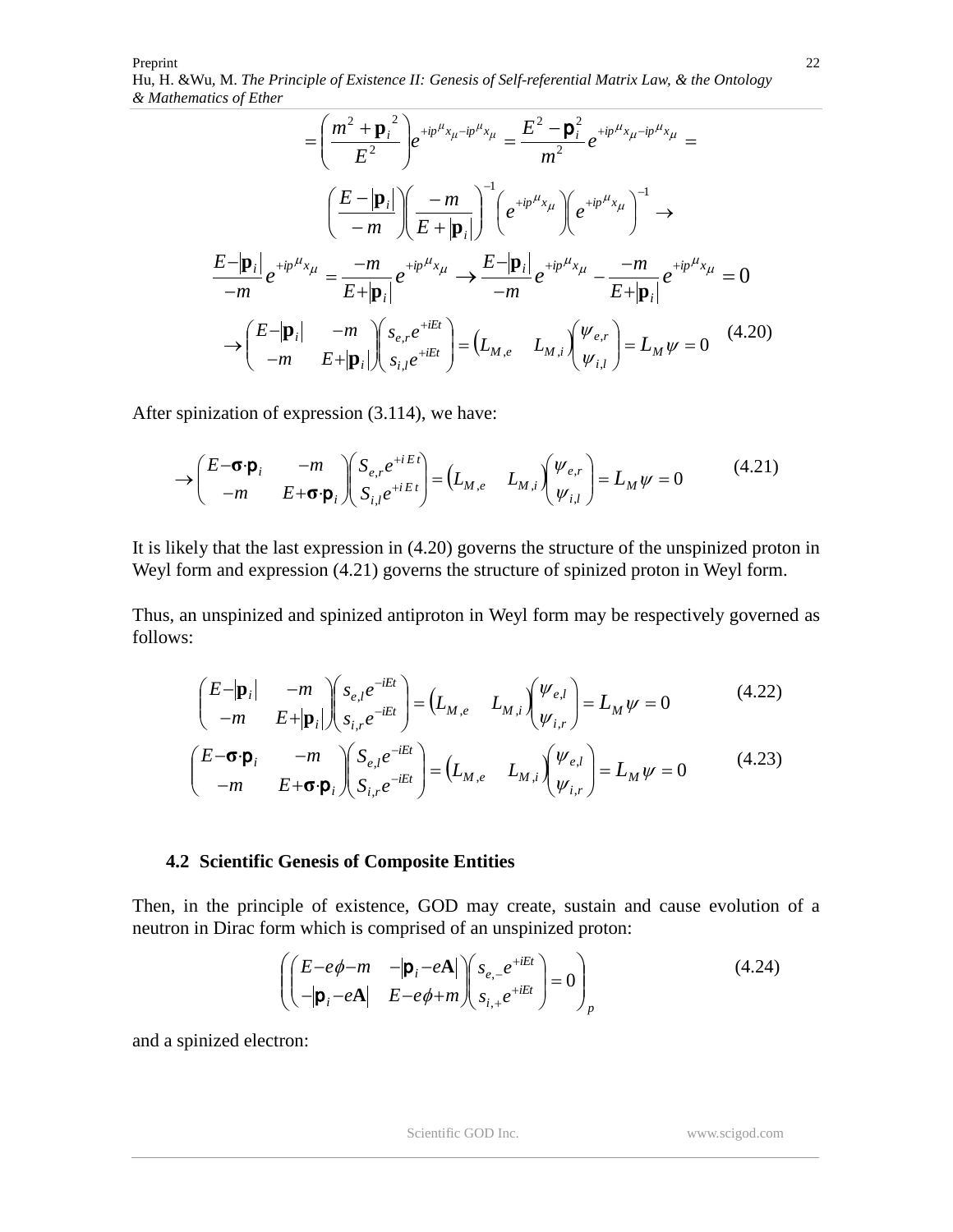$$
\begin{pmatrix}\n(E+e\phi-V-m & -\sigma(p+eA) \\
-\sigma(p+eA) & E+e\phi-V+m\n\end{pmatrix}\n\begin{pmatrix}\nS_{e,+}e^{-iEt} \\
S_{i,-}e^{-iEt}\n\end{pmatrix} = 0\n\end{pmatrix}_e
$$
\n(4.25)

as follows:

$$
1 = e^{i0} = e^{i0} e^{i0} e^{i0} e^{i0} = (e^{i0} e^{i0})_p (e^{i0} e^{i0})_e = (e^{+it-iM} e^{+iM-iM})_p (e^{-it-iM} e^{-iM+iM})_e
$$
  
\n
$$
= ((\cos L + i \sin L)(\cos L - i \sin L)e^{+iM-iM})_p ((\cos L - i \sin L)(\cos L + i \sin L)e^{-iM+iM})_e
$$
  
\n
$$
= \left( \left( \frac{m}{E} + i \frac{|\mathbf{p}_i|}{E} \right) \left( \frac{m}{E} - i \frac{|\mathbf{p}_i|}{E} \right) e^{+ip^{\mu} x_{\mu} - ip^{\mu} x_{\mu}} \right) \left( \left( \frac{m}{E} - i \frac{|\mathbf{p}|}{E} \right) \left( \frac{m}{E} + i \frac{|\mathbf{p}|}{E} \right) e^{-ip^{\mu} x_{\mu} + ip^{\mu} x_{\mu}} \right)_{e}
$$
  
\n
$$
= \left( \frac{m^2 + \mathbf{p}_i^2}{E^2} e^{+ip^{\mu} x_{\mu} - ip^{\mu} x_{\mu}} \right) \left( \frac{m^2 + \mathbf{p}^2}{E^2} e^{-ip^{\mu} x_{\mu} + ip^{\mu} x_{\mu}} \right)_{e}
$$
  
\n
$$
= \left( \frac{E - m^2}{\mathbf{p}_i^2} e^{+ip^{\mu} x_{\mu} - ip^{\mu} x_{\mu}} \right) \left( \frac{E^2 - m^2}{\mathbf{p}^2} e^{-ip^{\mu} x_{\mu} + ip^{\mu} x_{\mu}} \right)_{e}
$$
  
\n
$$
\left( \left( \frac{E - m}{-|\mathbf{p}_i|} \right) \left( \frac{-|\mathbf{p}_i|}{E + m} \right)^{-1} (e^{+ip^{\mu} x_{\mu}}) e^{-ip^{\mu} x_{\mu}} \right) \left( e^{-ip^{\mu} x_{\mu}} \right)^{-1} \right)_{e}
$$
  
\n
$$
\rightarrow \left( \left( \frac{E - m}{-|\mathbf{p}_i|} \right) \left( \frac{s_{e,e}^{+iEi}}{s_{i,e}^{+iEi}} \right
$$

In expressions (4.24), (4.25) and (4.26),  $\binom{p}{r}$ ,  $\binom{p}{r}$  and  $\binom{p}{r}$  indicate proton, electron and neutron respectively. Further, unspinized proton has charge e, electron has charge –e,  $(A^{\mu} = (\phi, \mathbf{A}))$ <sub>p</sub> and  $(A^{\mu} = (\phi, \mathbf{A}))$ <sub>e</sub> are the electromagnetic potentials acting on unspinized proton and tightly bound spinized electron respectively, and  $(V)$ <sub>e</sub> is a binding potential from the unspinized proton acting on the spinized electron causing tight binding as discussed later.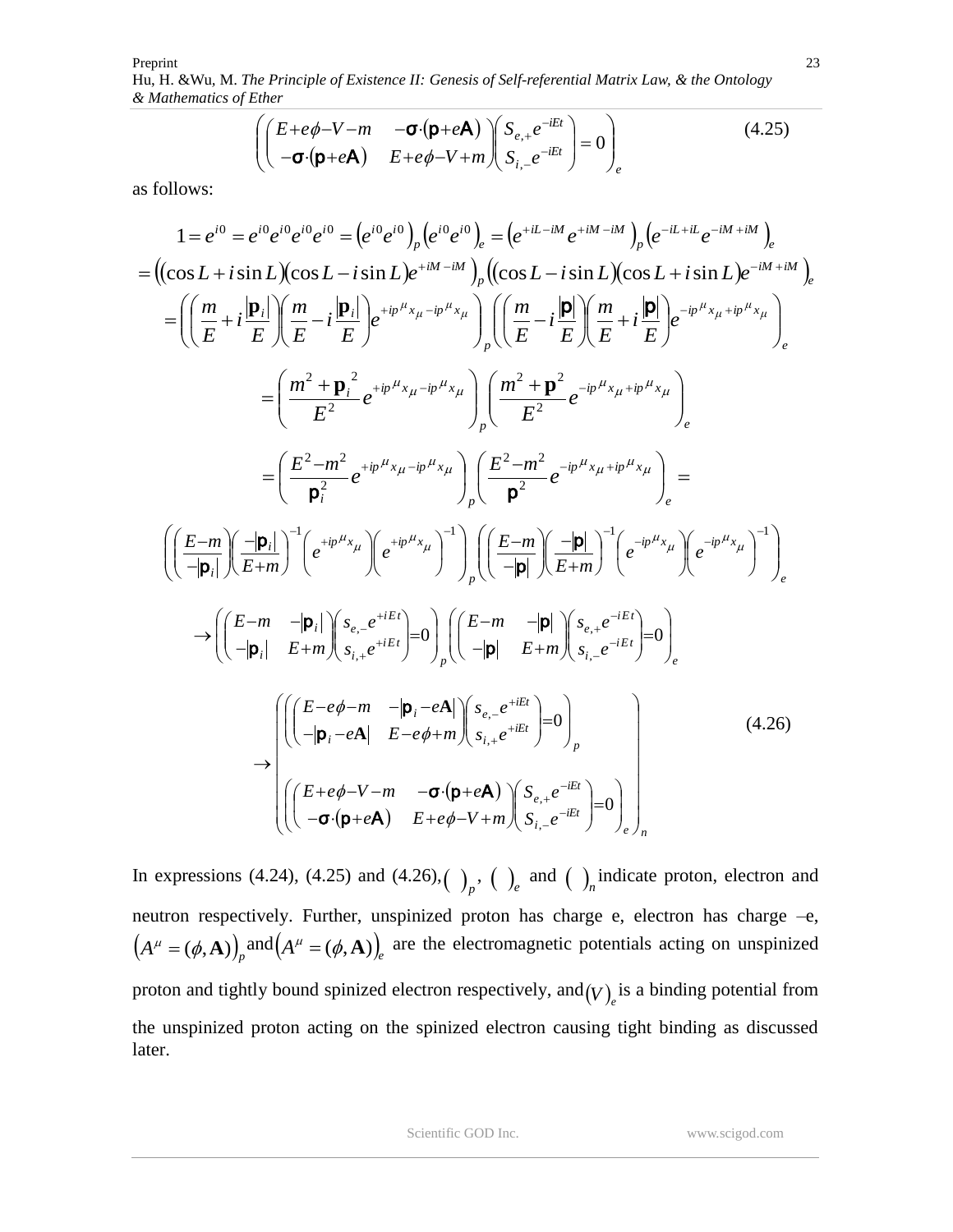If  $(A^{\mu} = (\phi, \mathbf{A})\big)$  is negligible due to the fast motion of the tightly bound spinized electron, we have from the last expression in (4.26):

$$
\rightarrow \begin{pmatrix}\n\left(\begin{pmatrix} E-m & -|\mathbf{p}_i| \\ -|\mathbf{p}_i| & E+m \end{pmatrix} \begin{pmatrix} s_{e,-}e^{+iEt} \\ s_{i,+}e^{+iEt} \end{pmatrix} = 0 \right)_p \\
\left(\begin{pmatrix} E+e\phi-V-m & -\sigma\cdot(\mathbf{p}+e\mathbf{A}) \\ -\sigma\cdot(\mathbf{p}+e\mathbf{A}) & E+e\phi-V+m \end{pmatrix} \begin{pmatrix} S_{e,+}e^{-iEt} \\ S_{i,-}e^{-iEt} \end{pmatrix} = 0 \right)_e\n\end{pmatrix}
$$
\n(4.27)

Experimental data on charge distribution and *g*-factor of neutron seem to support a neutron comprising of an unspinized proton and a tightly bound spinized electron.

The Weyl (chiral) form of the last expression in (4.26) and expression (4.27) are respectively as follows:

$$
\left(\left(\begin{pmatrix} -e\phi - |\mathbf{p}_i - e\mathbf{A}| & -m & -e\phi + |\mathbf{p}_i - e\mathbf{A}| \end{pmatrix} \begin{pmatrix} s_{e,r}e^{+iEt} \\ s_{i,l}e^{+iEt} \end{pmatrix} = 0\right)_p \right) \qquad (4.28)
$$
\n
$$
\left(\left(\begin{pmatrix} E + e\phi - V - \sigma \cdot (\mathbf{p} + e\mathbf{A}) & -m & E + e\phi - V + \sigma \cdot (\mathbf{p} + e\mathbf{A}) \end{pmatrix} \begin{pmatrix} S_{e,l}e^{-iEt} \\ S_{i,r}e^{-iEt} \end{pmatrix} = 0\right)_p \right)
$$
\n
$$
\left(\left(\begin{pmatrix} E - |\mathbf{p}_i| & -m & E + |\mathbf{p}_i| \end{pmatrix} \begin{pmatrix} s_{e,r}e^{+iEt} \\ s_{i,l}e^{+iEt} \end{pmatrix} = 0\right)_p - m & E + e\phi - V + \sigma \cdot (\mathbf{p} + e\mathbf{A}) \begin{pmatrix} S_{e,l}e^{-iEt} \\ S_{i,r}e^{-iEt} \end{pmatrix} = 0\right)_e\right)_n \qquad (4.29)
$$

Then, in the principle of existence, GOD may create, sustain and cause evolution of a hydrogen atom comprising of a spinized proton:

$$
\left( \begin{pmatrix} E - e\phi - m & -\boldsymbol{\sigma} \cdot (\boldsymbol{p}_i - e\boldsymbol{A}) \\ -\boldsymbol{\sigma} \cdot (\boldsymbol{p}_i - e\boldsymbol{A}) & E - e\phi + m \end{pmatrix} \begin{pmatrix} S_{e,-} e^{+iEt} \\ S_{i,+} e^{+iEt} \end{pmatrix} = 0 \right)_p
$$
(4.30)

and a spinized electron:

Preprint

$$
\left( \begin{pmatrix} E + e\phi - m & -\sigma \cdot (\mathbf{p} + e\mathbf{A}) \\ -\sigma \cdot (\mathbf{p} + e\mathbf{A}) & E + e\phi + m \end{pmatrix} \begin{pmatrix} S_{e,+}e^{-iEt} \\ S_{i,-}e^{-iEt} \end{pmatrix} = 0 \right)_{e}
$$
(4.31)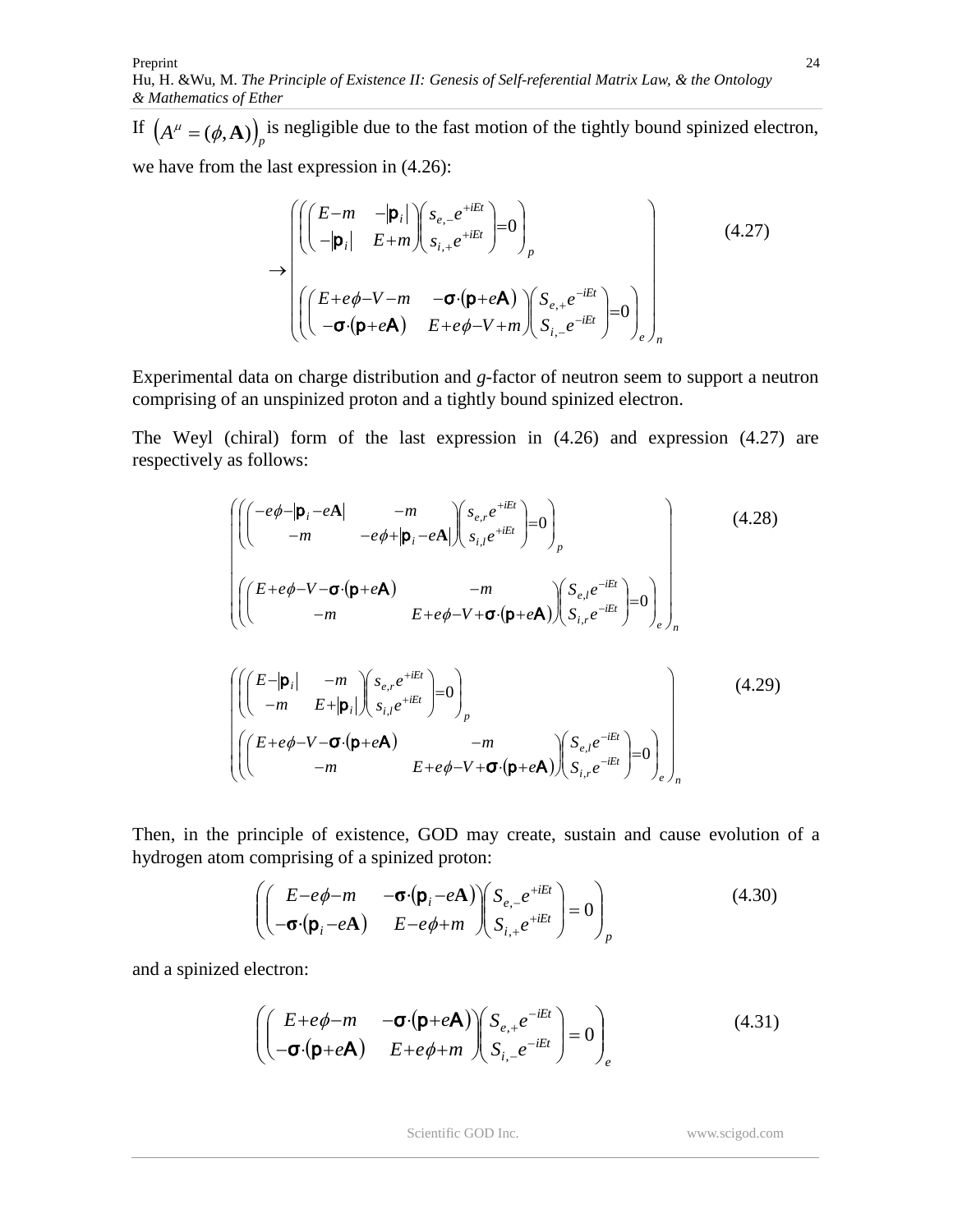in Dirac form as follows:

$$
1 = e^{i0} = e^{i0} e^{i0} e^{i0} = (e^{i0} e^{i0})_p (e^{i0} e^{i0})_e = (e^{+it-iM} e^{+iM-iM})_p (e^{-it+iL} e^{-iM+iM})_e
$$
  
\n
$$
= ((\cos L + i \sin L)(\cos L - i \sin L) e^{+iM-iM})_p ((\cos L - i \sin L)(\cos L + i \sin L) e^{-iM+iM})_e
$$
  
\n
$$
= \left( \frac{m}{E} + i \frac{|\mathbf{p}_i|}{E} \right) \left( \frac{m}{E} - i \frac{|\mathbf{p}_i|}{E} \right) e^{+ip^{\mu}x_{\mu} - ip^{\mu}x_{\mu}} \right)_{p} \left( \frac{m}{E} - i \frac{|\mathbf{p}|}{E} \right) \left( \frac{m}{E} + i \frac{|\mathbf{p}|}{E} \right) e^{-ip^{\mu}x_{\mu} + ip^{\mu}x_{\mu}} \right)_{e}
$$
  
\n
$$
= \left( \frac{m^2 + \mathbf{p}_i^2}{E^2} e^{+ip^{\mu}x_{\mu} - ip^{\mu}x_{\mu}} \right)_{p} \left( \frac{m^2 + \mathbf{p}^2}{E^2} e^{-ip^{\mu}x_{\mu} + ip^{\mu}x_{\mu}} \right)_{e}
$$
  
\n
$$
= \left( \frac{E - m^2}{\mathbf{p}_i^2} e^{+ip^{\mu}x_{\mu} - ip^{\mu}x_{\mu}} \right) \left( \frac{E - m^2}{\mathbf{p}^2} e^{-ip^{\mu}x_{\mu} + ip^{\mu}x_{\mu}} \right)_{e}
$$
  
\n
$$
\left( \left( \frac{E - m}{-|\mathbf{p}_i|} \right) \left( \frac{-|\mathbf{p}_i|}{E + m} \right)^{-1} (e^{+ip^{\mu}x_{\mu}}) e^{-ip^{\mu}x_{\mu}} \right) \left( \frac{E - m}{-|\mathbf{p}|} \left( \frac{-|\mathbf{p}|}{E + m} \right)^{-1} (e^{-ip^{\mu}x_{\mu}}) e^{-ip^{\mu}x_{\mu}} \right)^{-1} \right)_{e}
$$
  
\n
$$
\rightarrow \left( \left( \frac{
$$

In expressions (4.30), (4.31) and (4.32),  $\left(\begin{array}{c} p \end{array}\right)_p$ ,  $\left(\begin{array}{c} p \end{array}\right)_e$  and  $\left(\begin{array}{c} p \end{array}\right)_h$  indicate proton, electron and hydrogen atom respectively. Again, proton has charge e, electron has charge –e, and  $(A^{\mu} = (\phi, \mathbf{A}))_p$  and  $(A^{\mu} = (\phi, \mathbf{A}))_e$  are the electromagnetic potentials acting on spinized proton and spinized electron respectively.

Again, if  $(A^{\mu} = (\phi, \mathbf{A}))_p$  is negligible due to fast motion of the orbiting spinized electron, we have from the last expression in (3.129):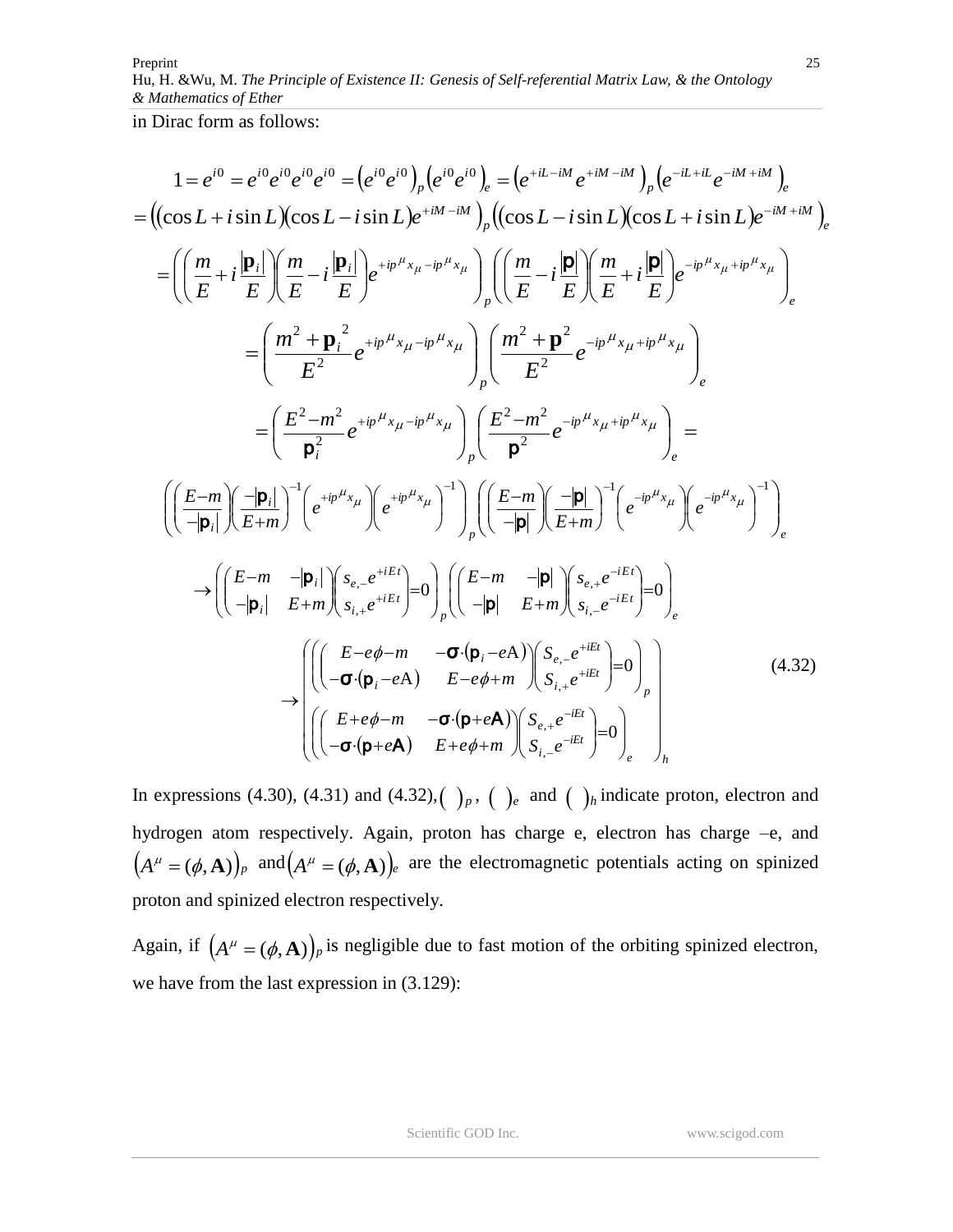$$
\rightarrow \begin{pmatrix}\n\left(\begin{pmatrix} E-m & -\sigma \cdot \mathbf{p}_i \\ -\sigma \cdot \mathbf{p}_i & E+m \end{pmatrix} \begin{pmatrix} S_{e,-}e^{+iEt} \\ S_{i,+}e^{+iEt} \end{pmatrix} = 0 \right)_p \\
\left(\begin{pmatrix} E+e\phi-m & -\sigma \cdot (\mathbf{p}+e\mathbf{A}) \\ -\sigma \cdot (\mathbf{p}+e\mathbf{A}) & E+e\phi+m \end{pmatrix} \begin{pmatrix} S_{e,+}e^{-iEt} \\ S_{i,-}e^{-iEt} \end{pmatrix} = 0 \right)_e\n\end{pmatrix}
$$
\n(4.33)

The Weyl (chiral) form of the last expression in (3.129) and expression (3.130) are respectively as follows:

$$
\begin{pmatrix}\n\left(\n\begin{pmatrix}\nE-e\phi-\sigma\cdot(\mathbf{p}_{i}-e\mathbf{A}) & -m \\
-m & E-e\phi+\sigma\cdot(\mathbf{p}_{i}-e\mathbf{A})\n\end{pmatrix}\n\begin{pmatrix}\nS_{e,r}e^{+iEt} \\
S_{i,l}e^{+iEt}\n\end{pmatrix}=0\n\end{pmatrix}_{p}\n\end{pmatrix}
$$
\n
$$
\begin{pmatrix}\n\left(\n\begin{pmatrix}\nE+e\phi-\sigma\cdot(\mathbf{p}+e\mathbf{A}) & -m \\
-m & E+e\phi+\sigma\cdot(\mathbf{p}+e\mathbf{A})\n\end{pmatrix}\n\begin{pmatrix}\nS_{e,l}e^{-iEt} \\
S_{i,r}e^{-iEt}\n\end{pmatrix}=0\n\end{pmatrix}_{h}
$$
\n
$$
\begin{pmatrix}\n\left(\n\begin{pmatrix}\nE-\sigma\cdot\mathbf{p}_{i} & -m \\
-m & E+\sigma\cdot\mathbf{p}_{i}\n\end{pmatrix}\n\begin{pmatrix}\nS_{e,r}e^{+iEt} \\
S_{i,l}e^{+iEt}\n\end{pmatrix}=0\n\end{pmatrix}_{p}
$$
\n
$$
\begin{pmatrix}\n\left(\n\begin{pmatrix}\nE+e\phi-\sigma\cdot(\mathbf{p}+e\mathbf{A}) & -m \\
-m & E+e\phi+\sigma\cdot(\mathbf{p}+e\mathbf{A})\n\end{pmatrix}\n\begin{pmatrix}\nS_{e,l}e^{-iEt} \\
S_{i,r}e^{-iEt}\n\end{pmatrix}=0\n\end{pmatrix}_{e}\n\end{pmatrix}_{h}
$$
\n(4.35)

# **5. MATHEMATICS & ONTOLOGY OF ETHER**

*Ether is Mathematical, Immanent & Transcendental*

#### **5.1 Mathematical Aspect of Ether**

In the principle of existence, it is our comprehension that:

(1) The mathematical representation of the primordial ether in prespacetime is the Euler's number (Euler's Constant) *e* which makes the Euler's identity possible:

$$
e^{i\pi} + 1 = 0 \tag{5.1}
$$

(2) Euler's number *e* is the foundation of primordial distinction in prespacetime:

$$
1 = e^{i0} = e^{i0} e^{i0} = e^{iL \cdot iL} e^{iM \cdot iM} = e^{iL} e^{iM} e^{-iL} e^{-iM} = e^{iL} e^{-iM} / e^{-iL} e^{-iM} = e^{iL} e^{iM} / e^{iL} e^{iM} \dots (5.2)
$$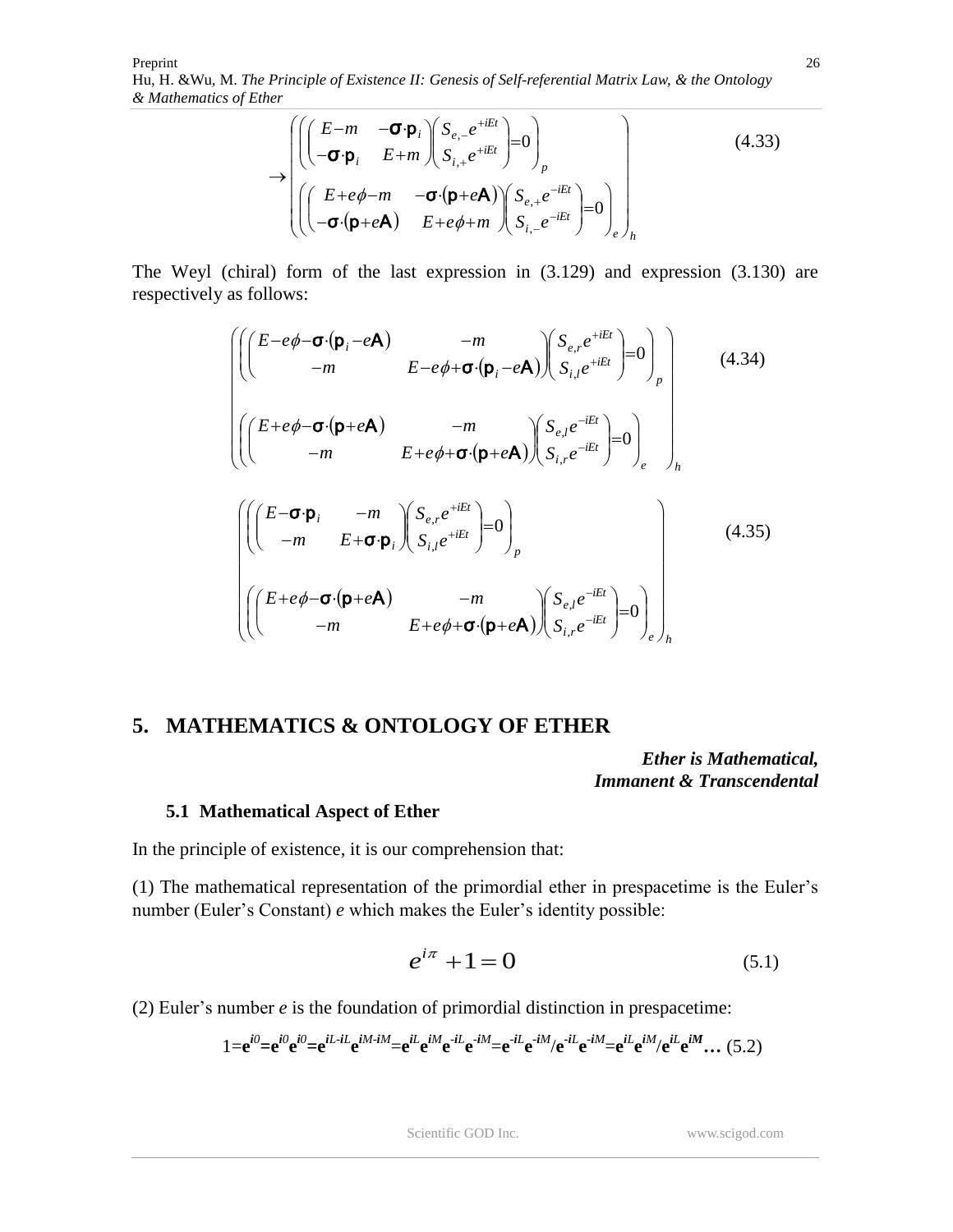(3) Euler's number *e* is the foundation of the genesis of energy, momentum & mass relationship in prespacetime:

$$
1 = e^{i0} = e^{-iL + iL} = L_e L_i^{-1} = (\cos L - i \sin L)(\cos L + i \sin L) =
$$
  
\n
$$
\left(\frac{m}{E} - i\frac{|\mathbf{p}|}{E}\right) \left(\frac{m}{E} + i\frac{|\mathbf{p}|}{E}\right) = \left(\frac{m - i|\mathbf{p}|}{E}\right) \left(\frac{m + i|\mathbf{p}|}{E}\right) = \left(\frac{m^2 + \mathbf{p}^2}{E^2}\right) \rightarrow
$$
  
\n
$$
E^2 = m^2 + \mathbf{p}^2
$$
\n(5.3)

(4) Euler's number *e* is the foundation of the genesis, sustenance and evolution of an elementary particle in prespacetime:

$$
1 = e^{i0} = e^{i0} e^{i0} = e^{-iL + iL} e^{-iM + iM} = L_e L_i^{-1} (e^{-iM}) (e^{-iM})^{-1} \rightarrow
$$
  
\n
$$
(L_{M,e} L_{M,i}) (A_e e^{-iM}) = L_M (A_e) e^{-iM} = L_M (V_e) = L_M \psi = 0
$$
  
\n(5.4)

(5) Euler's number *e* is also the foundation of quantum entanglement or gravity in prespacetime.

(6) Euler's number is immanent in the sense that it is the ingredient of (1) to (5) thus all "knowing" and all "present."

(7) Euler's number is also transcendental in the sense that is the foundation of existence thus "omnipotent" and beyond creation.

## **5.2 Immanent Aspect of Ether**

In the principle of existence, the immanent aspect of ether associated with an individual entity ("i-ether") has following attributes:

i-ether is the ingredient of atoms, of molecules, of cells, of a body; i-ether is in space, time, motion, rest; i-ether is governed by the laws of physics, chemistry, biology; i-ether is the ingredient of this world, the Earth, the Solar System.

i-ether is the ingredient of awareness, feeling, imagination, free will; i-ether is in love, passion, hope, despair; i-ether is governed by the laws of psychology, economics, sociology; i-ether is the ingredient of mind, soul, spirit.

In the principle of existence, the immanent of ether associated with the universal entity ("I-ETHER") has following attributes: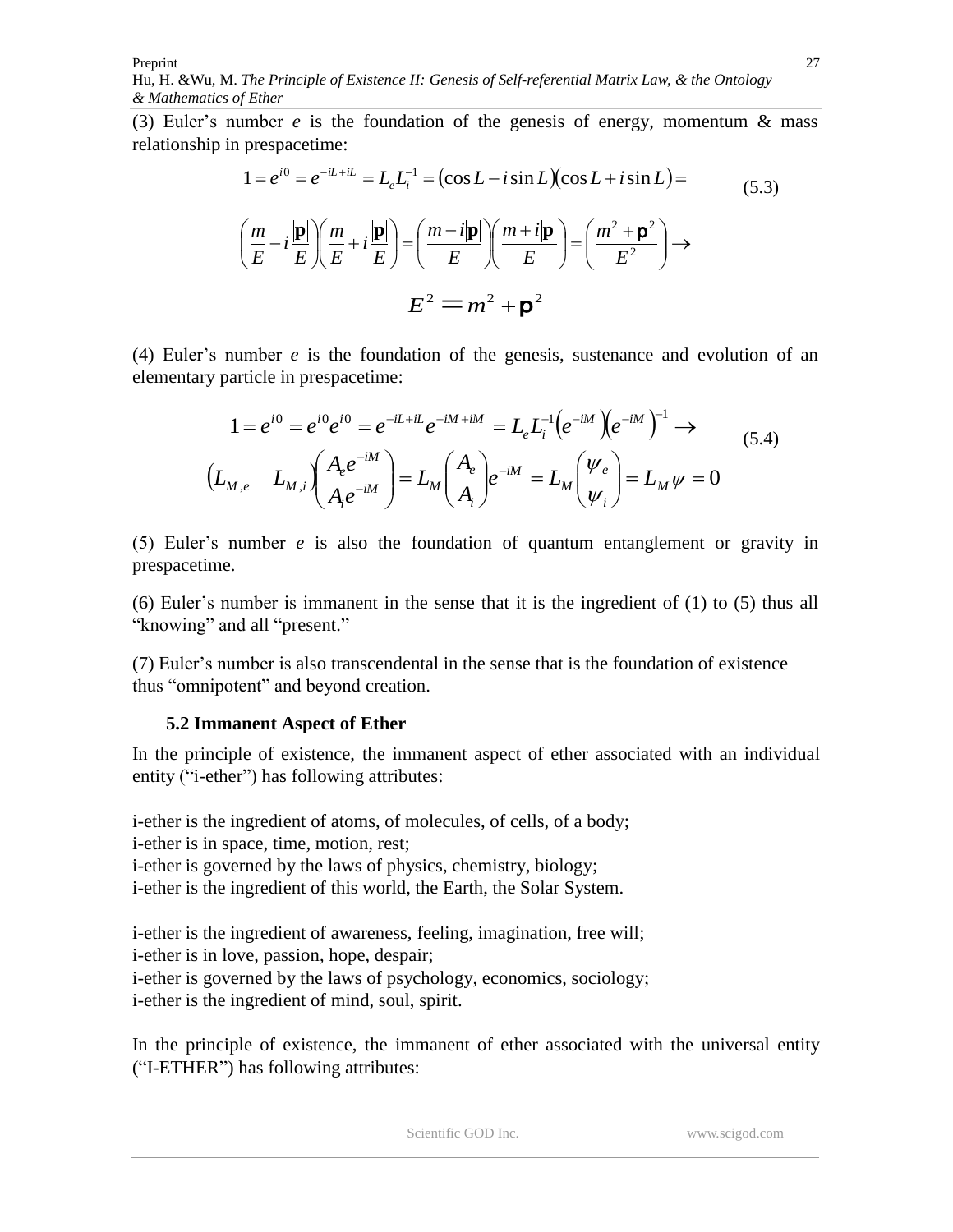I-ETHER IS atoms, molecules, cells, body; I-ETHER IS space, time, motion, rest; I-ETHER IS laws of physics, chemistry, biology, physiology; I-ETHER IS this World, the Earth, the Solar System.

I-ETHER IS awareness, feeling, imagination, free will; I-ETHER IS love, passion, hope, despair; I-ETHER IS the laws of psychology, economics, sociology; I-ETHER IS mind, soul, spirit.

## **5.3 Transcendental Aspect of Ether**

In the principle of existence, the transcendental aspect of ether associated with individual/entity ("t-ether") has following attributes:

t-ether is not the ingredient of atoms, of molecules, of cells, of a body; t-ether is not in space, time, motion, rest; t-ether is not governed by the laws of physics, chemistry, biology; t-ether is not the ingredient of this world, the Earth, the Solar System.

t-ether is beyond awareness, feeling, imagination, free will; t-ether is beyond love, passion, hope, despair; t-ether is beyond the laws of psychology, economics, sociology; t-ether is beyond mind, soul, spirit.

In the principle of existence, the transcendental aspect of ether associated with the universal entity ("T-ETHER") has following attributes:

T-ETHER IS NOT the atoms, molecules, cells, body; T-ETHER IS NOT the space, time, motion, rest; T-ETHER IS NOT the laws of physics, chemistry, biology; T-ETHER IS NOT this world, the Earth, the Solar System;

T-ETHER IS NOT awareness, feeling, imagination, free will; T-ETHER IS NOT love, passion, hope, despair; T-ETHER IS NOT the laws of psychology, economics, sociology; T-ETHER IS NOT mind, soul, spirit.

# **6. CONCLUSION**

This work is the continuation of the principle of existence. It has mainly dealt with the genesis of self-referential Matrix Law and the ontology & mathematics of ether which have been discovered by us in continuation or rather revealed to us, the submitters to truth, by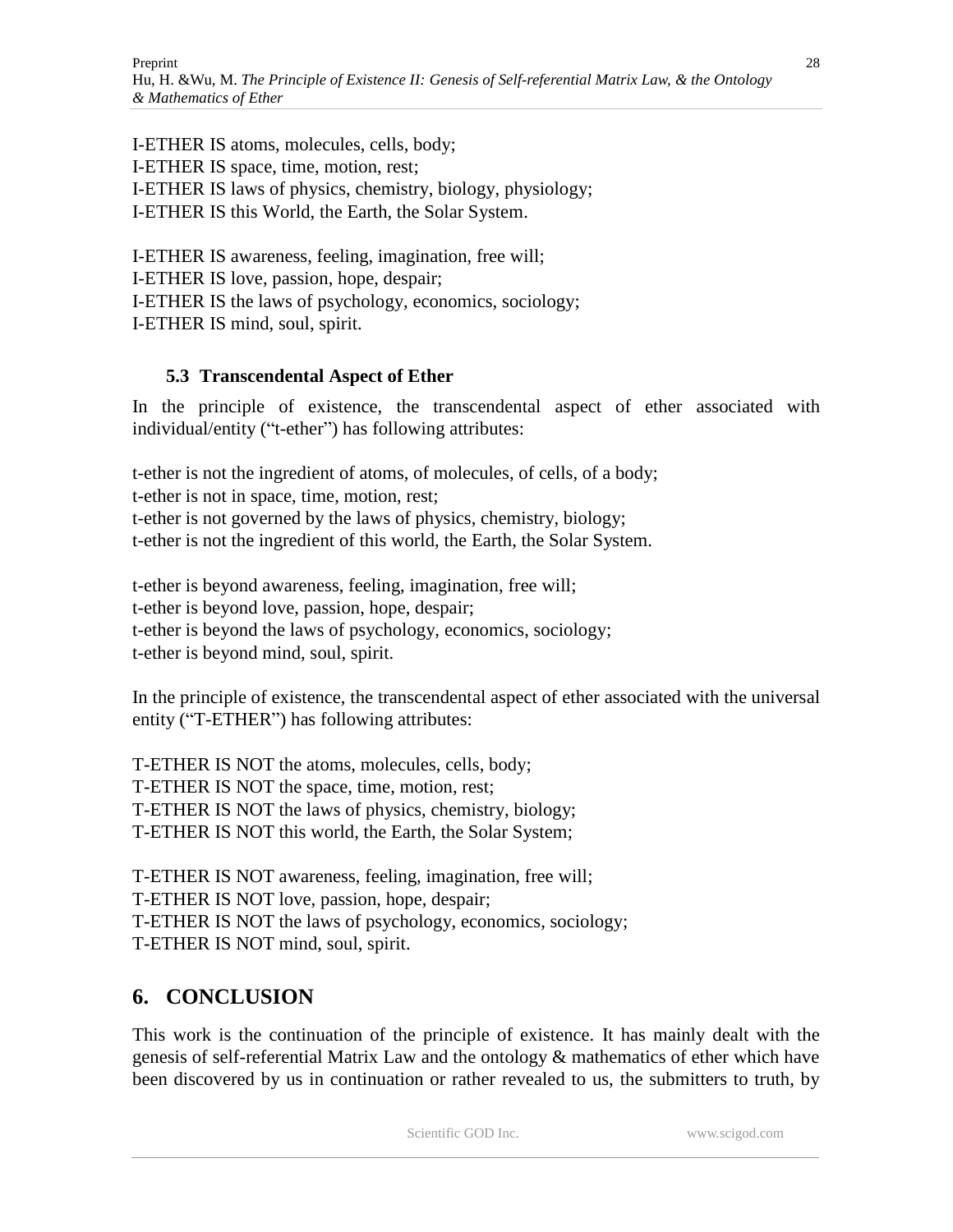GOD. Yet again, we caution fellow truth seekers and dear readers that we as humans can only strive for perfection, completeness and correctness in our comprehensions and writings because we ourselves are limited and imperfect. But let it be known that, to us the believers, *GOD alone is perfect, magnificent, glorious and victorious*.

According to the principle of existence, in the beginning there was prespacetime (GOD) by itself  $e^0$  =1 materially empty and spiritually restless. And it began to imagine through primordial self-referential spin  $1=e^{i0}$ = $e^{i0}$ e $e^{iL}$ -i $L$ e $^{iM-iM}$ = $e^{iL}$ e $^{iM}$ e $^{iL}$ e $^{iM}$ = $e^{iL}$ e $^{iM}$ /e $^{iL}$ e $^{iM}$ = $e^{iL}$ e $^{iM}$ /  $\mathbf{e}^{iL}\mathbf{e}^{iM}$  such that it created the self-referential Matrix Law, the external object to be observed and internal object as observed, separated them into external world and internal world, caused them to interact through said Matrix Law and thus gave birth to the Universe which it has since passionately loved, sustained and made to evolve. The Natural laws created in accordance with the principle of existence are hierarchical and comprised of: (1) immanent Law of Conservation manifesting and governing in the external or internal world which may be violated in certain processes; (2) immanent Law of Zero manifesting and governing in the dual world as a whole; and (3) transcendental Law of One manifesting and governing in prespacetime.

Let it also be known that the principle of existence is supported by experiments (or has sound basis in empirical evidence), since experimentally, we demonstrated that: (1) Consciousness is associated with (or simply is) prespacetime and our brain is the vehicle for conscious experiences and interactions; and (2) there exists an instantaneous transcendental force (quantum entanglement or gravity) beyond spacetime which makes omnipotence, omnipresence and omniscience of Prespacetime (GOD) possible and feasible (see Hu & Wu, 2001-2010).

In the principle of existence, the principles and mathematics which GOD have used to create, sustain and makes evolving of elementary particles are beautiful and simple. First, GOD employs the following ontological principles among others: (1) Principle of oneness/unity of existence through quantum entanglement in the body (ether) of prespacetime; and (2) Principle of hierarchical primordial self-referential spin creating:

- Energy-Momentum-Mass Relationship as Transcendental Law of One
- Energy-Momentum-Mass Relationship as Determinant of Matrix Law
- Dual-world Law of Zero of Energy, Momentum & Mass
- Immanent Law of Conservation of Energy, Momentum & Mass in
- External/Internal World which may be violated in certain processes

Second, GOD employs the following mathematical elements & forms among others in order to empower the above ontological principles among others:

- (1) *e*, Euler's number, for (to empower) ether (aether) as foundation/basis/medium of existence (body of prespacetime);
- (2) *i*, imaginary number, for (to empower) thoughts and imagination;
- (3) 0, zero, for (to empower) emptiness/undifferentiated/primordial state;
- (4) 1, one, for (to empower) oneness/unity of existence;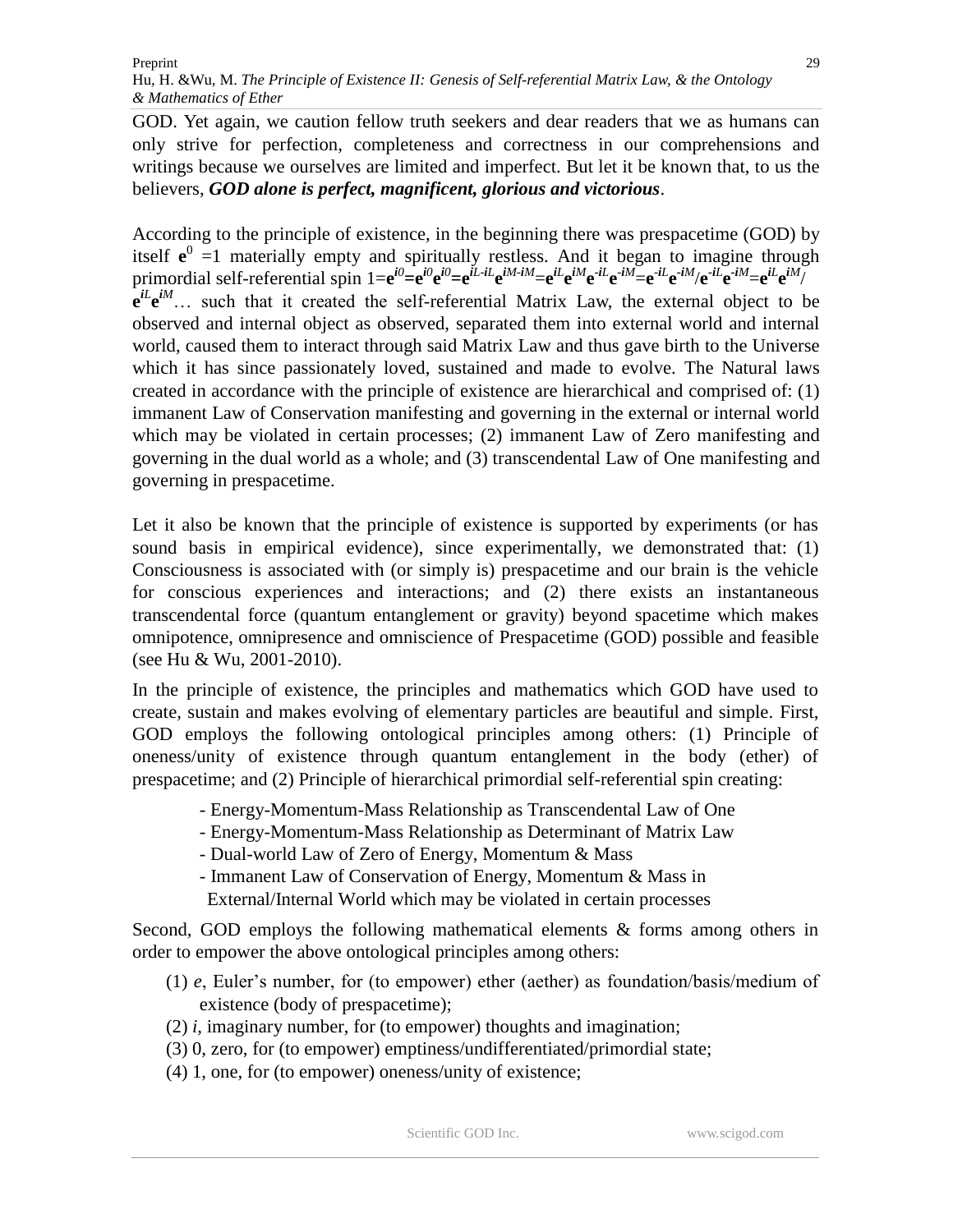$(5)$  +, -, \*,  $\ell$ , = for (to empower) creation, dynamics, balance & conservation; and

(6) Pythagorean theorem for (to empower) Energy-Momentum-Mass Relationship;

(7) *M*, matrix, for (to empower) the external and internal worlds (the Dual World) and the interaction of external and internal worlds.

## **DEDICATION**:

We dedicate this work to our Creator whose light, grace and mercy have shone on us the believers and whose truth and purpose we strive to serve above all else at ITS appointed time and place in this living Universe which is ITS Creation. IT willing, we further dedicate this work to ITS Prophets, Son, Messengers and other devoted Servants such as Moses, Jesus, Muhammad, Buddha, the originator of Hinduism and the originator of Tao.

# **[SELF-]REFERENCE**

- Hu, H. & Wu, M. 2001a, Mechanism of anesthetic action: oxygen pathway perturbation hypothesis. Med. Hypotheses, 57: 619-627. Also see arXiv 2001b; physics/0101083.
- Hu, H. & Wu, M. 2002, Spin-mediated consciousness theory. arXiv: quant-ph/0208068. Also see Med. Hypotheses 2004a: 63: 633-646.
- Hu, H. & Wu, M. 2004b, Spin as primordial self-referential process driving quantum mechanics, spacetime dynamics and consciousness. NeuroQuantology, 2:41-49. Also see Cogprints: ID2827 2003.
- Hu, H. & Wu, M. 2004c, Action potential modulation of neural spin networks suggests possible role of spin in memory and consciousness. NeuroQuantology, 2:309-316. Also see Cogprints: ID3458 2004d.
- Hu, H. & Wu, M. 2006a, Thinking outside the box: the essence and implications of quantum entanglement. NeuroQuantology, 4: 5-16.
- Hu, H. & Wu, M. 2006b, Photon induced non-local effect of general anesthetics on the brain. NeuroQuantology, 4: 17-31. Also see Progress in Physics 2006c; v3: 20-26.
- Hu, H. & Wu, M. 2006d, Evidence of non-local physical, chemical and biological effects supports quantum brain. NeuroQuantology, 4: 291-306. Also see Progress in Physics 2007a; v2: 17-24.
- Hu, H. & Wu, M. 2007b, Thinking outside the box II: the origin, implications and applications of gravity and its role in consciousness. NeuroQuantology, 5: 190-196.
- Hu, H. & Wu, M. 2007c, On dark chemistry: what's dark matter and how mind influences brain through proactive spin. NeuroQuantology, 5: 205-213.
- Hu, H. & Wu, M. 2008a, Concerning spin as mind-pixel: how mind interacts with the brain through electric spin effects. NeuroQuantology, 6: 26-31.
- Hu, H. 2008b, The state of science, religion and consciousness. NeuroQuantology, 6: 323-332.
- Hu, H. 2009, Quantum enigma physics encounters consciousness (book review). Psyche, 15: 1-4.
- Hu, H. & Wu, M. (2010), Let All Truth Seekers Be the Scientific & Spiritual Vessels to Carry Science & Religion to New Heights, Scientific GOD Journal 1:1, pp. 1-7.